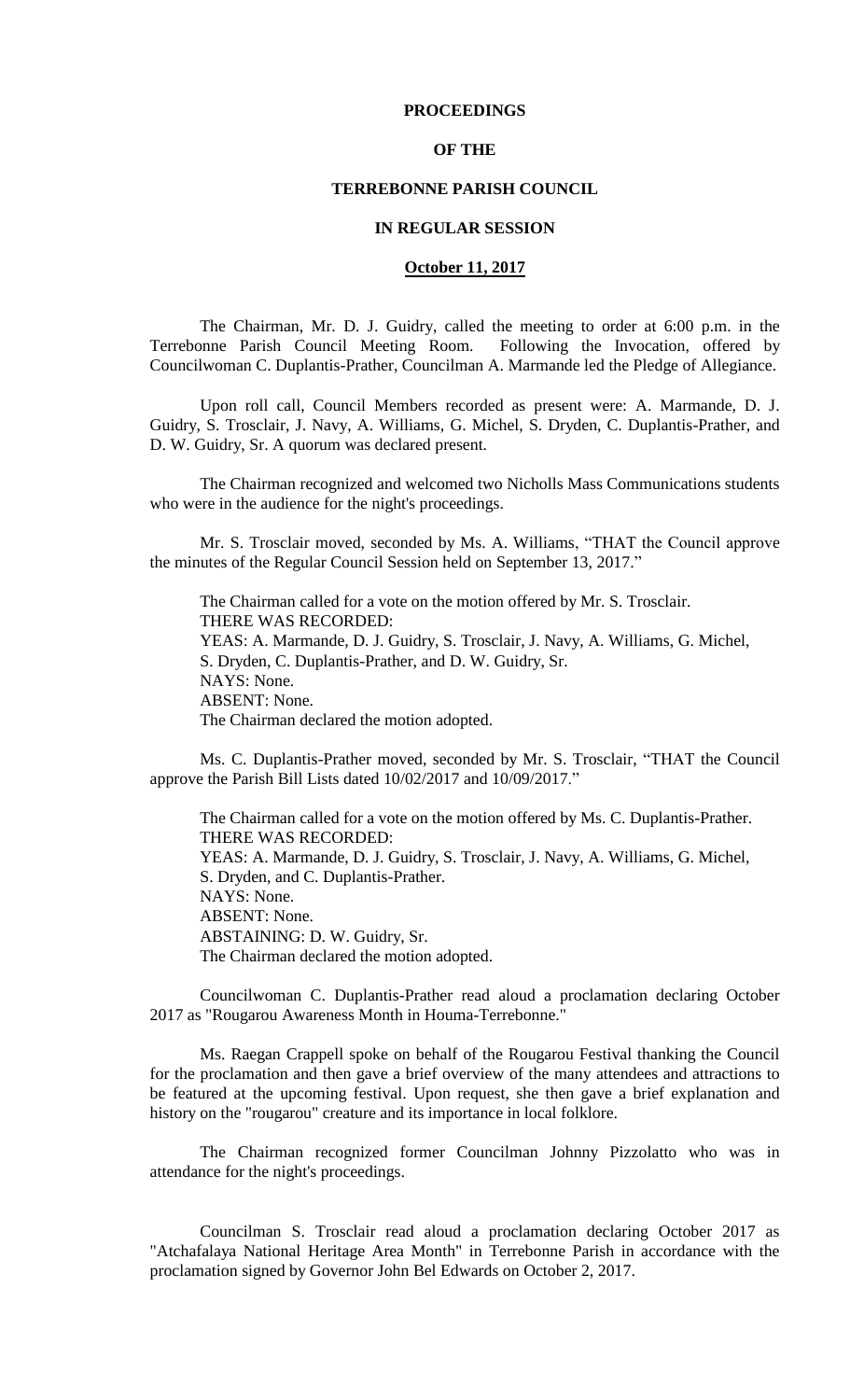Mr. Mart Black, Coastal Restoration and Preservation Director, accepted the proclamation on behalf of the Atchafalaya Trace Commission and thanked the Council for the proclamation.

Mr. J. Navy moved, seconded by Mr. S. Trosclair, "THAT the Council introduce an ordinance to amend Section 21-87 and enact Sections 21-88, 21-89, 21-90, and 21-91 of the Terrebonne Parish Code of Ordinances at Article V of Chapter 21 to provide for the removal of any Board Member of any Recreation District established by the Terrebonne Parish Consolidated Government to establish fiscal oversight of the Terrebonne Parish Recreation Districts as applicable; to provide for related matters, and call a public hearing on Wednesday, October 25, 2017 at 6:30 p.m."

The Chairman called for a vote on the motion offered by Mr. J. Navy. THERE WAS RECORDED: YEAS: A. Marmande, D. J. Guidry, S. Trosclair, J. Navy, A. Williams, S. Dryden, C. Duplantis-Prather, and D. W. Guidry, Sr. NAYS: G. Michel. ABSENT: None. The Chairman declared the motion adopted.

The Chairman then called for comments on the following add-on:

Co-sponsorship request from the Voice of the Wetlands Festival in Downtown Houma, October 13-15, 2017.

Mr. Lloyd Poinecot, Houma resident, gave a brief explanation for the request due to a change in location for the festival and then invited the Council and the general public to attend the festival to be held this Friday through Sunday.

Councilwoman A. Williams asked if the local businesses had been notified of the change of location and potential issues with their business operations during the festival.

Mr. Chris Pulaski, Planning and Zoning Director, explained that the local businesses have been notified and that those who have had concerns are being addressed and accommodated for a possible disruption in business. Upon request, Mr. Pulaski gave a brief overview of road closures and specified that Main Street would not be closed during the festival.

Parish President G. Dove reiterated that the local businesses are being notified as quickly as possible and that Administration will continue to work with any business owners who have an issue with the festival's relocation.

There were no further comments from the public on the proposed add-on and the call for public comments was closed.

Mr. J. Navy moved, seconded unanimously, "THAT the Council allow an add on to the agenda: the co-sponsorship request from the Voice of the Wetlands Festival in Downtown Houma, October 13-15, 2017."

The Chairman called for a vote on the motion offered by Mr. J. Navy. THERE WAS RECORDED: YEAS: A. Marmande, D. J. Guidry, S. Trosclair, J. Navy, A. Williams, G. Michel, S. Dryden, C. Duplantis-Prather, and D. W. Guidry, Sr. NAYS: None. ABSENT: None. The Chairman declared the motion adopted.

Ms. C. Duplantis-Prather moved, seconded by Mr. S. Trosclair, "THAT the Council approve the co-sponsorship request from the Voice of the Wetlands Festival in Downtown Houma, October 13-15, 2017."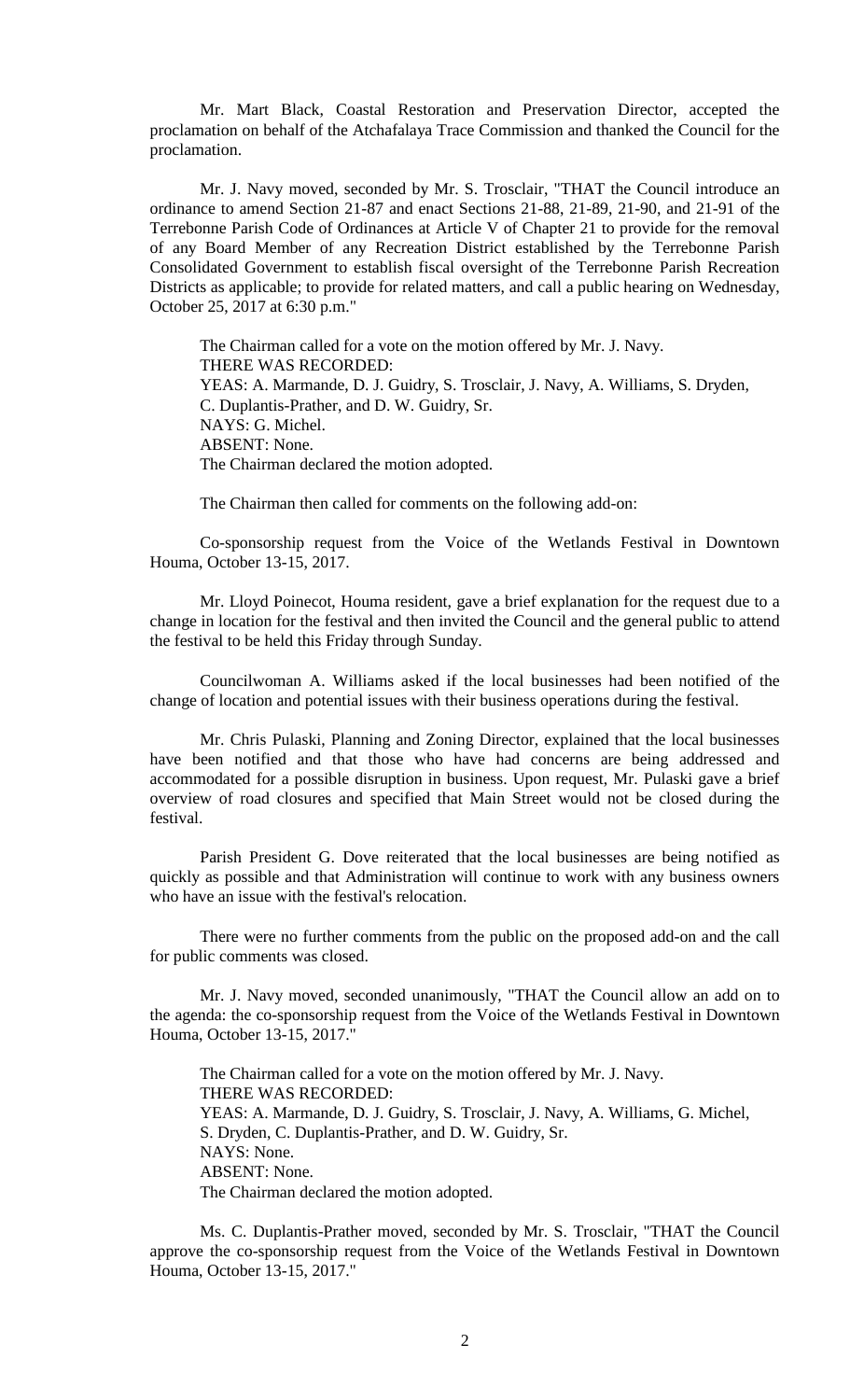The Chairman called for a vote on the motion offered by Ms. C. Duplantis-Prather. THERE WAS RECORDED: YEAS: A. Marmande, D. J. Guidry, S. Trosclair, J. Navy, A. Williams, G. Michel, S. Dryden, C. Duplantis-Prather, and D. W. Guidry, Sr. NAYS: None. ABSENT: None. The Chairman declared the motion adopted.

Mr. Kirby Verret, Dulac resident, addressed the Council to bring awareness to a bridge problem on Highway 3011, Four Point Bridge. Mr. Verret shared his concerns with the current status of the bridge and possible issues with the bypass routes currently available being too far a distance to cover in case of an emergency. He then gave suggestions for creating alternate routing to accommodate a shorter overall driving distance.

Councilman A. Marmande shared his concerns with the ongoing efforts in addressing the issues of the bridge's repairs and the potential hazards of the current bypass route.

Parish President G. Dove reported that a cooperative endeavor agreement would be signed the following day between the Terrebonne Parish Consolidated Government and the Louisiana Department of Transportation and Development in reference to the bridge in question that will begin creating the bypass route following the Department of Transportation and Development's decision.

Ms. A. Williams moved, seconded by Mr. S. Trosclair, "THAT, it now being 6:34 p.m., the Council open public hearings."

The Chairman called for a vote on the motion offered by Ms. A. Williams. THERE WAS RECORDED: YEAS: A. Marmande, D. J. Guidry, S. Trosclair, J. Navy, A. Williams, G. Michel, S. Dryden, C. Duplantis-Prather, and D. W. Guidry, Sr. NAYS: None. ABSENT: None. The Chairman declared the motion adopted.

The Chairman recognized the public for comments on the following:

A. A public hearing per Chapter 11 of the Parish Code of Ordinances to gather facts, opinions, and other input regarding a Waste Storage or Disposal Facility application for a permit to operate at 349 Powhatten Court, Houma, LA, 70356, by M.A.R.S. Cleaning Services, LLC, and to address other matters relative thereto.

Mr. Clifton Stoufflet, President of Consolidated Waterworks District No. 1, stated that the Waterworks District had received a copy of the application only earlier that day. He then asked that the Council refrain from action regarding the application for two weeks to allow the Waterworks District to review the application and make a recommendation.

Councilman S. Trosclair clarified that the only action for the application this evening was to hold a public hearing. He then shared a concern for a delay in disseminating information to the appropriate parties and encouraged the Planning Department to include such parties earlier in the permitting process.

Councilwoman A. Williams echoed Councilman Trosclair's concerns and suggested the public hearing be continued to the next meeting and that the Planning Department, Waterworks District, M.A.R.S. Cleaning, LLC, and those affected Council members convene together in the interim to discuss the application. She then acknowledged Mr. Vincent Celestin, Waterworks Board Member, who was also in attendance for the night's proceedings.

Councilman D. W. Guidry, Sr. shared his approval for receiving a Waterworks recommendation on the application and agreed that bringing together the appropriate parties should be the course of action taken before acting on the application.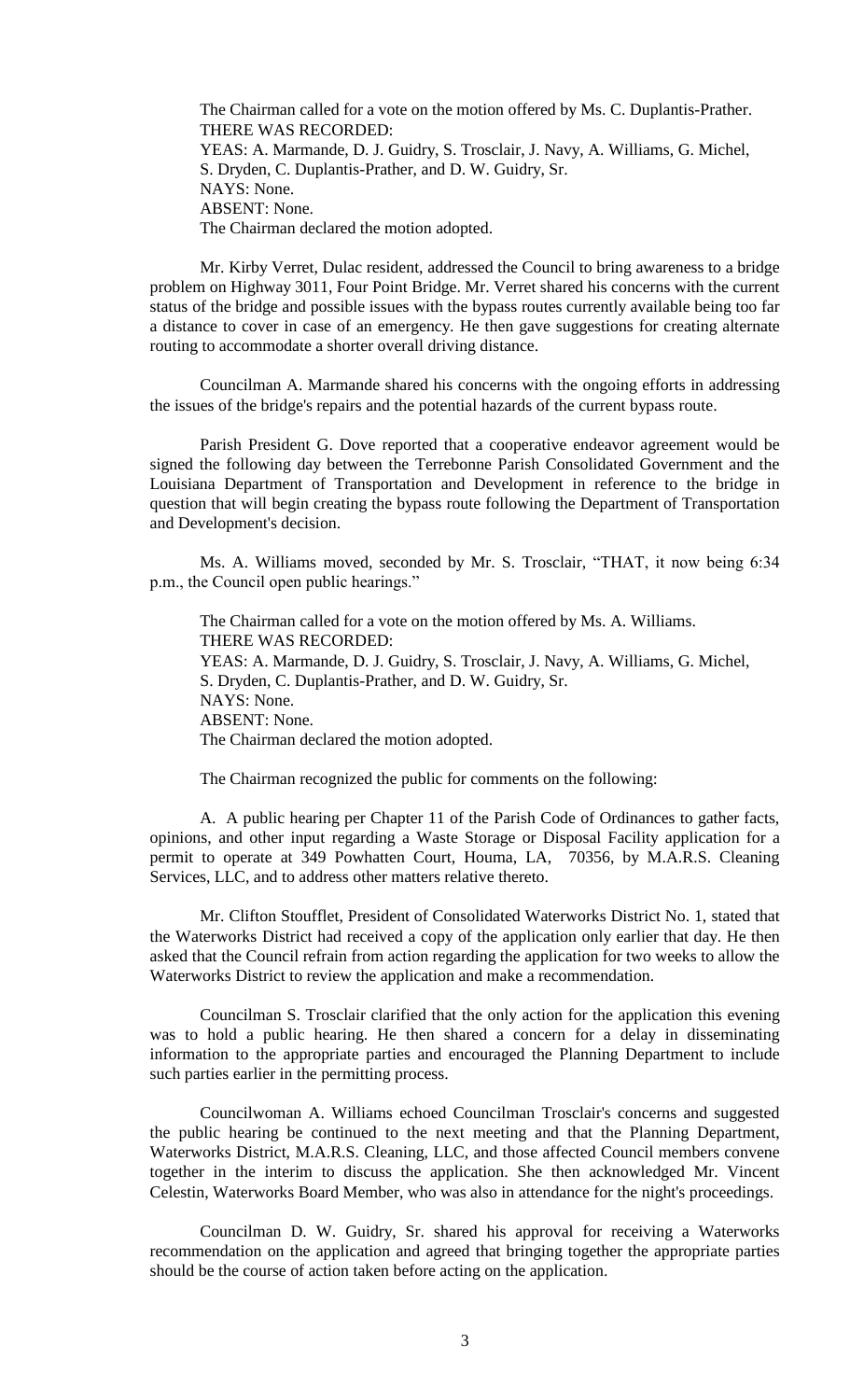Upon request, Mr. Al Levron, Parish Manager, explained that the Parish had completed due diligence with regards to the letter of the ordinance pertaining to the publication and notification of the application to the public.

Councilman J. Navy suggested that the Consolidated Waterworks be included earlier in the process for similar permits and procedures in the future.

Mr. Jerry G. Cob, Gibson resident, reported that not many Gibson residents were aware of the application at that time then presented to the Council a written appeal for the Council to not accept the application in question without additional questions being addressed by M.A.R.S. Cleaning, LLC in terms of their procedures.

Mr. Barrie Miller, Gibson resident, reiterated Mr. Cob's viewpoint and shared his concerns for the hazardous waste industry being established in his community.

Mr. Anthony "Tony" Authement, President of M.A.R.S. Cleaning, LLC, gave a explanation of the procedures his company would follow and clarified how any NORMs (Naturally Occurring Radioactive Materials) collected would be transported out-of-parish for ultimate disposal, not disposed of into the local waterways. He then offered to answer any questions held by the public

A discussion ensued relative to the formation and holding of a town hall meeting in the Gibson community to allow M.A.R.S. Cleaning to speak to the residents of Gibson and inform them of their intended practices with regards the handling of hazardous waste and NORMs.

Mr. Gavin Guilliot, legal attorney for M.A.R.S. Cleaning, LLC, asked that the public hearing being held this evening be considered satisfactory with regards to the publication and public hearing requirements as necessitated by the permitting process should the pending Waterworks recommendation have no concerns with the application.

Councilwoman A. Williams shared her disagreement with the suggestion then shared her desire to see more of the local community members be informed of the facility and its procedures before any additional action is taken.

Upon request, Chris Pulaski, Planning and Zoning Director, explained how the permit for the M.A.R.S. facility was defined with regards to an appropriate permitting process then stated that there was a ninety-day maximum limit for storing hazardous waste materials on site according to their state permit.

A discussion ensued relative to effective procedures that would allow for the permitting process for M.A.R.S. Cleaning to continue rather than be restarted and the benefits for the scheduling of a town hall meeting to be held in the Gibson area the following week.

Upon request, Mr. Authement gave a brief overview of M.A.R.S. Cleaning, LLC's plans with regards to responding to hurricane or other emergency events and verified that plans were in place.

Ms. A. Williams moved, seconded by Mr. D. W. Guidry, Sr., "THAT the Council continue the aforementioned public hearing for two weeks on October 25, 2017 at the next regular session of the Council."

The Chairman called for a vote on the motion offered by Ms. A. Williams. THERE WAS RECORDED: YEAS: A. Marmande, D. J. Guidry, S. Trosclair, J. Navy, A. Williams, G. Michel, S. Dryden, C. Duplantis-Prather, and D. W. Guidry, Sr. NAYS: None. ABSENT: None. The Chairman declared the motion adopted.

The Chairman recognized the public for comments on the following: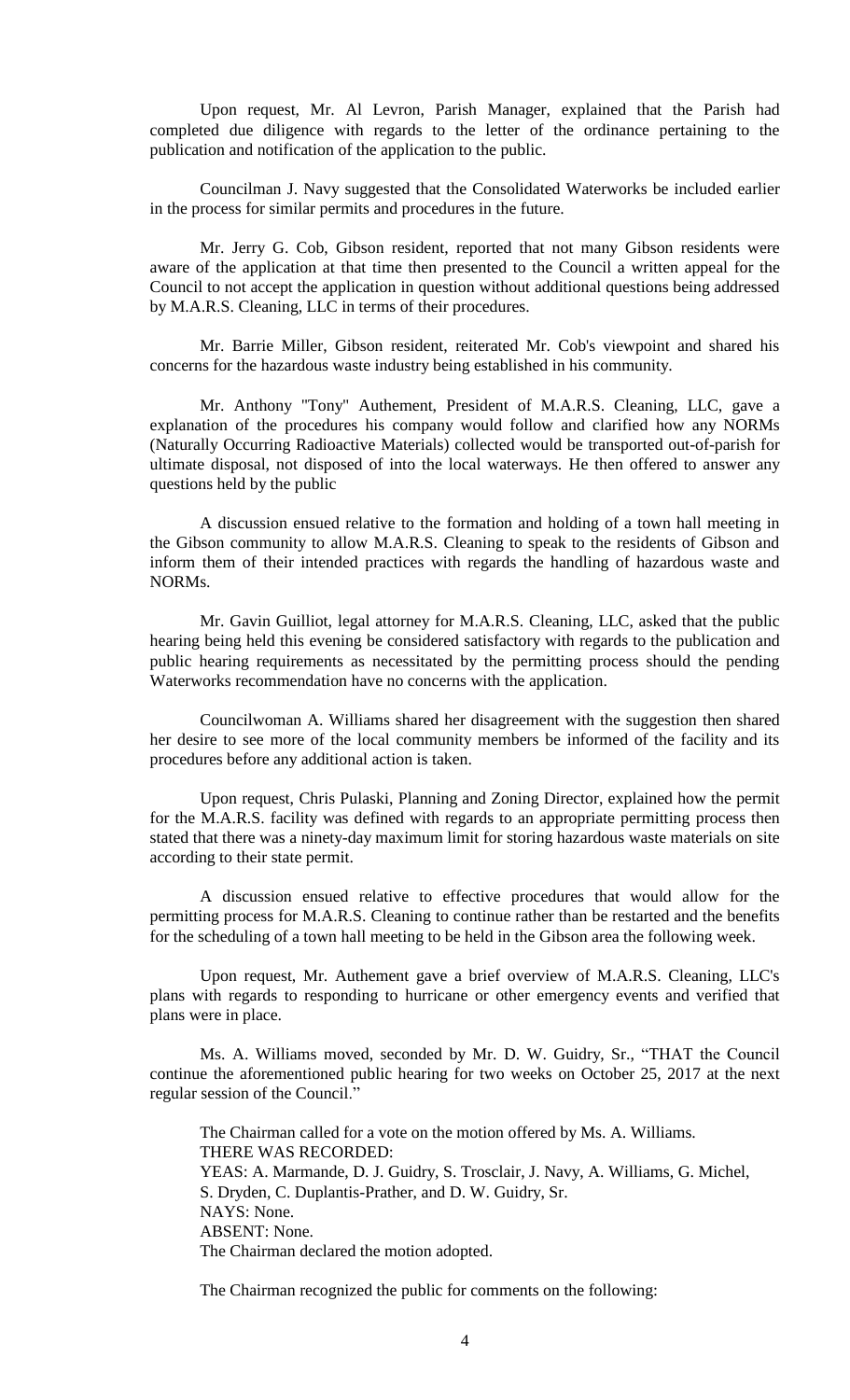B. A proposed ordinance to revoke the drainage servitude granted to the Terrebonne Parish Consolidated Government by Michael Raynaud being a portion of the former Lot 5, Block 2, Presque Bayou Estate, Addendum No. 1 Subdivision.

There were no comments from the public on the proposed ordinance.

Mr. J. Navy moved, seconded by Ms. A. Williams, "THAT the Council close the aforementioned public hearing."

The Chairman called for a vote on the motion offered by Mr. J. Navy. THERE WAS RECORDED: YEAS: A. Marmande, D. J. Guidry, J. Navy, A. Williams, G. Michel, S. Dryden, C. Duplantis-Prather, and D. W. Guidry, Sr. NAYS: None. ABSENT: S. Trosclair. The Chairman declared the motion adopted.

OFFERED BY: MS. A. WILLIAMS SECONDED BY: MR. J. NAVY

#### **ORDINANCE NO. 8888**

# AN ORDINANCE TO REVOKE THE DRAINAGE SERVITUDE GRANTED TO THE TERREBONNE PARISH CONSOLIDATED GOVERNMENT BY MICHAEL RAYNAUD.

## **SECTION I**

**NOW, THEREFORE BE IT ORDAINED** that the Terrebonne Parish Council, in regular session convened, acting pursuant to the authority vested in it by the Constitution and laws of the State of Louisiana, and pursuant to the Home Rule Charter for a Consolidated Government, has determined that a portion of the drainage servitude on one certain tract of land shown as a drainage servitude, being a portion of the former Lot 5, Block 2, Presque Bayou Estates, Addendum 1 Subdivision, located in Terrebonne Parish, Louisiana on a map entitled "LACACHE ESTATES PHASE A BEING A PORTION OF FRONTLAWN PLANTATION, LOCATED IN SECTION 9, 13, & 14, T17S-R18E, & Sections 8, T18S-R19E, TERREBONNE PARISH, LOUISIANA, dated July 7, 1994, and prepared by T. Baker Smith & Son, Inc. Civil Engineers-Surveyors-Environmental Services, and filed at Entry No. 966040, said drainage servitude measuring 54.39' on its front along Country Drive, a width in the rear of 65', a width on its westerly side by 250', with its east side being adjacent to Jeff Drive: said lot being bounded westerly by Lot 6, Block 2, Lacache Estates, Phase A, easterly by Jeff Drive, southerly by Lot 18, Block 2, Presque Bayou Estates, Addendum 1, and northerly by Parish Road 43 (Country Drive), together with all the buildings and improvements thereon and all rights, ways, privileges and servitudes thereunto appertaining or in anywise appertaining, is no longer needed for public purposes, and the Terrebonne Parish Council does hereby revoke the dedication of the said Drainage Servitude on said portion of Lacache Estates. The Council hereby requests that the Clerk make a notation in the record of the original Drainage Servitude Deed referencing the revocation.

### **SECTION II**

If any word, clause, phrase, section, or other portion of this ordinance shall be declared null, void, invalid, illegal, or unconstitutional, the remaining words, clauses, phrases, sections and other portions of this ordinance shall remain in full force and effect, the provisions of this ordinance hereby being declared to be severable.

# **SECTION III**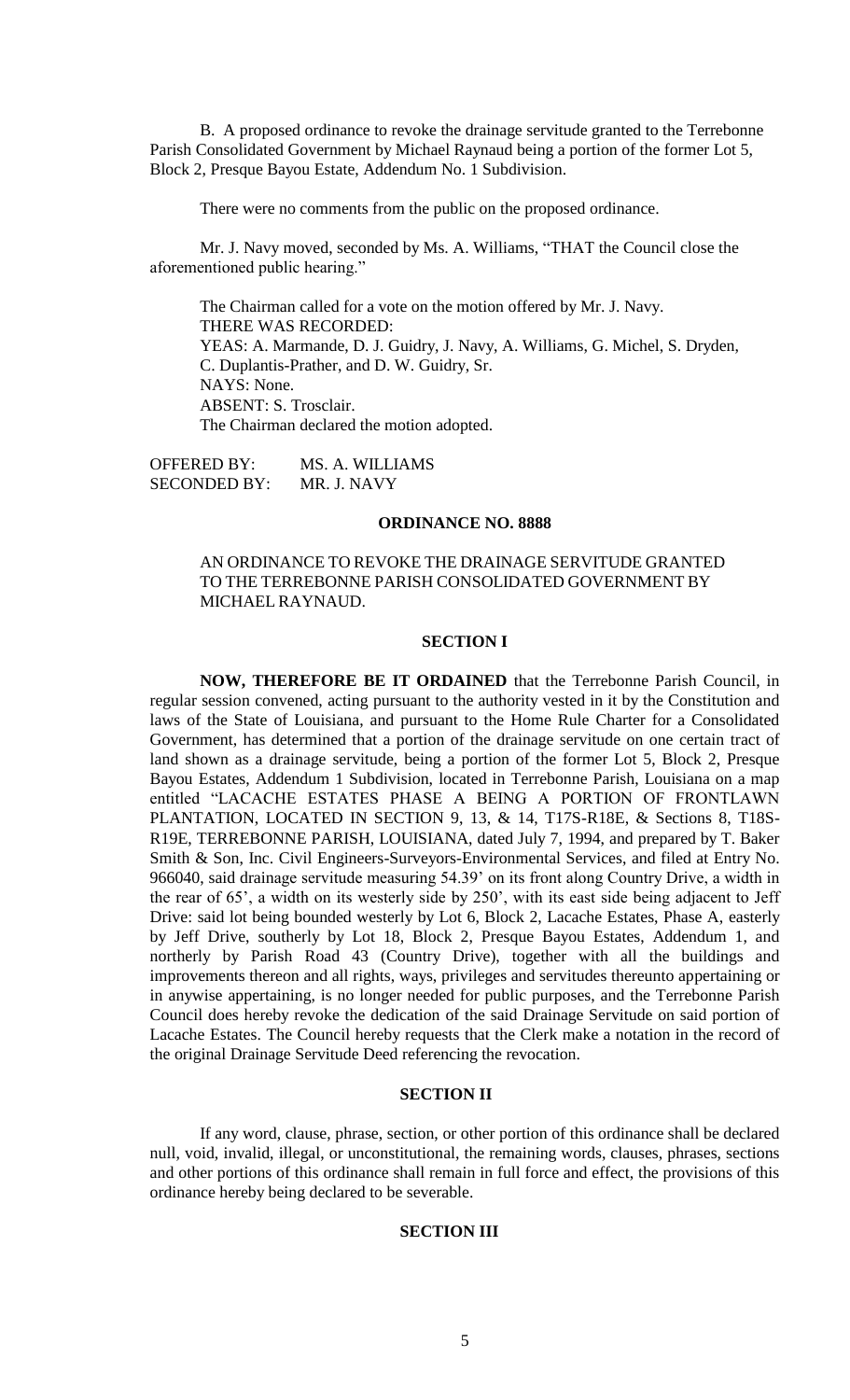This ordinance shall become effective upon approval by the Parish President or as otherwise provided in Section 2-13(b) of the Home Rule Charter for a Consolidated Government for Terrebonne Parish, whichever occurs sooner.

This ordinance, having been introduced and laid on the table for at least two weeks, was voted upon as follows:

THERE WAS RECORDED: YEAS: A. Marmande, D.J. Guidry, J. Navy, A. Williams, G. Michel, S. Dryden, C. Duplantis and D.W. Guidry, Sr. NAYS: None. NOT VOTING: None. ABSTAINING: None. ABSENT: S. Trosclair. The Chairman declared the ordinance adopted on this, the 11th day September 2017.

C. A proposed ordinance to authorize the acquisition of property, sites, and/or servitudes required for Forced Drainage Project 1-1A (Statewide Flood Control) Phase 4 Pump Station, Parish Project No. 02-DRA-28; to authorize the Parish President to execute any and all documents necessary to acquire sites, property and/or servitudes for the said purposes; to authorize the Parish Legal Staff to commence expropriation proceedings in the event the sites, property, and/or servitudes cannot be obtained conventionally; to declare that the taking, if required, is necessary and useful for the benefit of the Public; and to provide for other matters relative thereto.

There were no comments from the public on the proposed ordinance.

Mr. A. Marmande moved, seconded by Ms. C. Duplantis-Prather, "THAT the Council close the aforementioned public hearing."

The Chairman called for a vote on the motion offered by Mr. A. Marmande. THERE WAS RECORDED: YEAS: A. Marmande, D. J. Guidry, S. Trosclair, J. Navy, A. Williams, G. Michel, S. Dryden, C. Duplantis-Prather, and D. W. Guidry, Sr. NAYS: None. ABSENT: None. The Chairman declared the motion adopted.

OFFERED BY: MR. S. DRYDEN SECONDED BY: MR. D.W. GUIDRY, SR.

#### **ORDINANCE NO. 8889**

AN ORDINANCE TO AUTHORIZE THE ACQUISITION OF PROPERTY, SITES AND/OR SERVITUDES REQUIRED FOR FORCED DRAINAGE PROJECT 1-1A (STATEWIDE FLOOD CONTROL) PHASE 4 PUMP STATION, PARISH PROJECT NO. 02-DRA-28; AUTHORIZE THE PARISH PRESIDENT TO EXECUTE ANY AND ALL DOCUMENTS NECESSARY TO ACQUIRE SITES, PROPERTY AND/OR SERVITUDES FOR THE SAID PURPOSES; TO AUTHORIZE THE PARISH LEGAL STAFF TO COMMENCE EXPROPRIATION PROCEEDINGS IN THE EVENT THE SITES, PROPERTY AND/OR SERVITUDES CANNOT BE OBTAINED CONVENTIONALLY; TO DECLARE THAT THE TAKING, IF REQUIRED, IS NECESSARY AND USEFUL FOR THE BENEFIT OF THE PUBLIC; AND TO PROVIDE FOR OTHER MATTERS RELATIVE THERETO.

# **SECTION I**

BE IT ORDAINED by the Terrebonne Parish Council, in due, regular and legal sessions convened, that the Parish Administration is hereby authorized to acquire any and all property in full ownership and/or servitudes that are required to facilitate construction and maintenance of the Forced Drainage Project 1-1A (Statewide Flood Control) Phase 4 Pump Station, Parish Project No. 02-DRA-28; that the Parish President, Gordon E. Dove, is hereby authorized and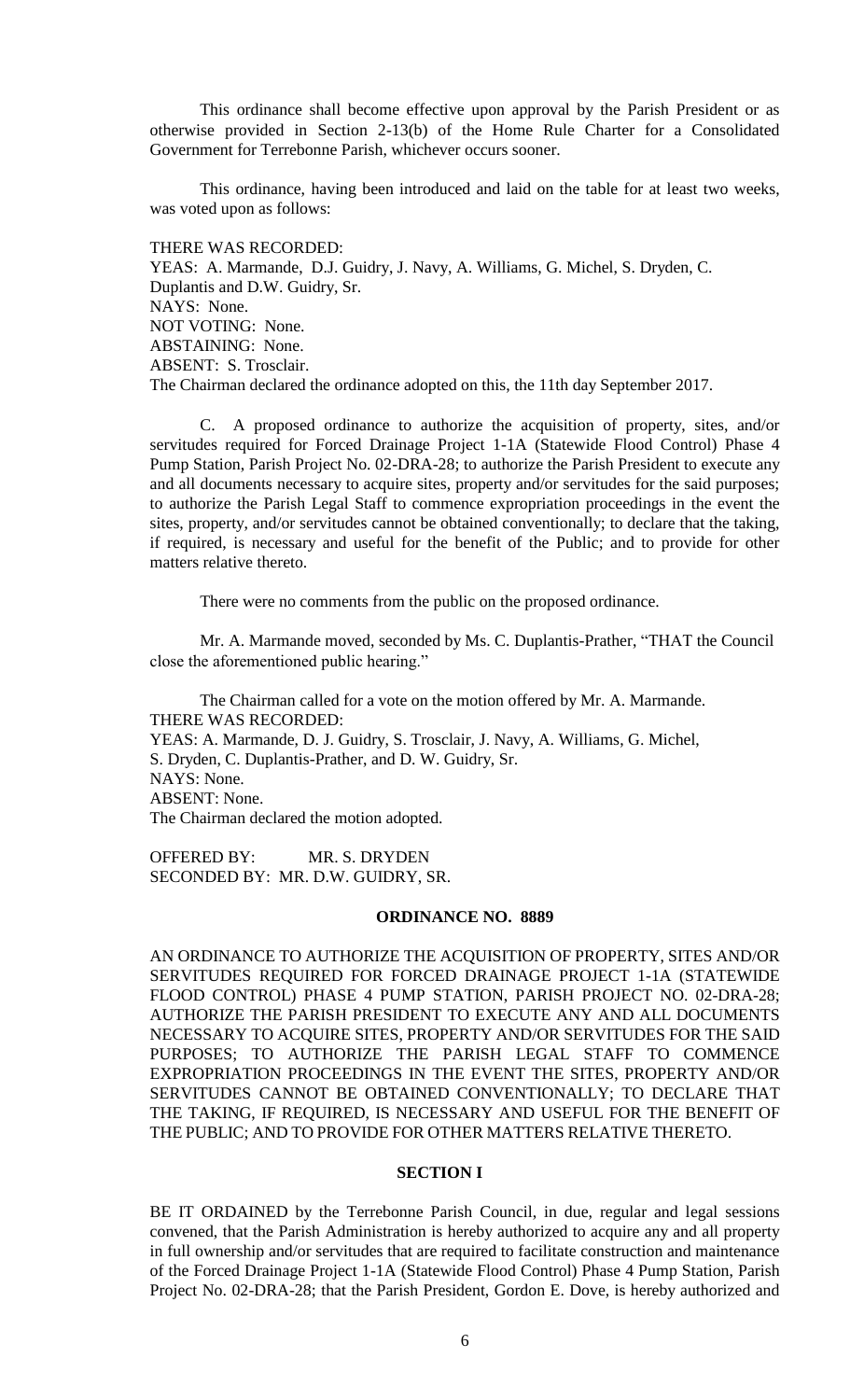empowered for and on behalf of the Terrebonne Parish Consolidated Government to execute documents necessary to acquire the sites, property in full ownership and/or servitudes for the above stated purpose for consideration he deems just and reasonable, not to exceed the fair market value, and that the Parish Legal Department is hereby authorized, at the direction of the Parish Administration, to institute expropriation pursuant to LA R.S. 19:271 et seq., and/or any other legal proceedings necessary to acquire the necessary sites, property in full ownership and/or servitudes that are necessary and useful for the herein described purposes.

# **SECTION II**

# PARISH PROJECT NO. 02-DRA-28 FORCED DRAINAGE PROJECT 1-1A PHASE 4 PUMP STATION PARISH OF TERREBONNE

The project generally provides for a new pump station that will pump the area located between Hollywood Road north toward Schriever, between Little Bayou Black and Bayou Terrebonne. By adding this new pump station, it will provide flood relief under peak storm conditions and manage water levels in the area.

The construction of the above described project will be conducive to the public interest, convenience and safety and will enable Terrebonne Parish Consolidated Government (TPCG) to properly fulfill the functions imposed upon it by law.

# **SECTION III**

If any word, clause, phrase, section or other portion of this ordinance shall be declared null, void, invalid, illegal, or unconstitutional, the remaining words, clauses, phrases, sections and other portions of this ordinance shall remain in full force and effect, the provisions of this ordinance hereby being declared to be severable.

### **SECTION IV**

This ordinance shall become effective upon approval by the Parish President or as otherwise provided in Section 2-13(b) of the Home Rule Charter for a Consolidated Government for Terrebonne Parish, whichever occurs sooner.

This ordinance, having been introduced and laid on the table for at least two weeks, was voted upon as follows:

THERE WAS RECORDED: YEAS: A. Marmande, D.J. Guidry, S. Trosclair, J. Navy, A. Williams, G. Michel, S. Dryden, C. Duplantis and D.W. Guidry, Sr. NAYS: None. NOT VOTING: None. ABSTAINING: None. ABSENT: None. The Chairman declared the ordinance adopted on this, the 11th day September 2017.

D. A proposed ordinance to amend Section 21-33 of Chapter 21, Recreation and Parks, Article II Parish Generally, of the Terrebonne Parish Code to provide for designation of the following properties as recreational facilities for gardening: 109, 111, 112, and 113 Kennedy Street in Montegut, LA 70377.

There were no comments from the public on the proposed ordinance.

Mr. S. Trosclair moved, seconded by Ms. C. Duplantis-Prather, "THAT the Council close the aforementioned public hearing."

The Chairman called for a vote on the motion offered by Mr. S. Trosclair. THERE WAS RECORDED: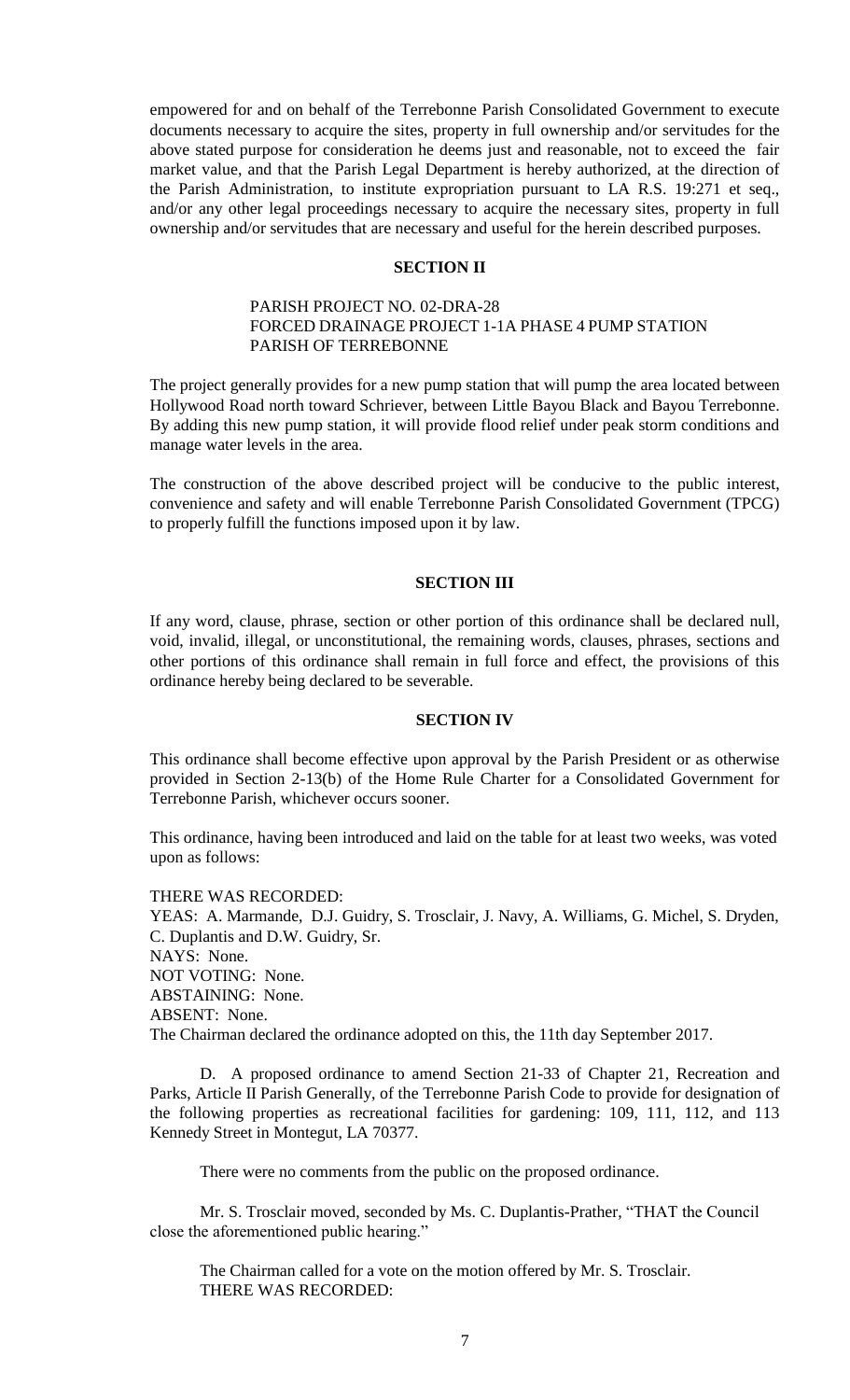YEAS: A. Marmande, D. J. Guidry, S. Trosclair, J. Navy, A. Williams, G. Michel, S. Dryden, C. Duplantis-Prather, and D. W. Guidry, Sr. NAYS: None. ABSENT: None. The Chairman declared the motion adopted.

OFFERED BY: MR. S. TROSCLAIR SECONDED BY: MR. J. NAVY

#### **ORDINANCE NO. 8890**

# AN ORDINANCE TO AMEND SECTION 21-33 OF CHAPTER 21, RECREATION AND PARKS, ARTICLE II PARISH GENERALLY, OF THE TERREBONNE PARISH CODE TO PROVIDE FOR CERTAIN RECREATIONAL FACILITIES AND ACTIVITIES

**WHEREAS**, Sec. 1-06 of the Home Rule Charter for the Parish of Terrebonne provides that parish government shall have the right, power and authority to pass all ordinances requisite or necessary to promote, protect and preserve the general welfare, safety, health, peace and good order of the parish, including, but not by way of limitation, the right, power and authority to pass ordinances on all subject matter necessary, requisite or proper for the management of parish affairs, and all other subject matter without exception, subject only to the limitation that the same shall not be inconsistent with the constitution or expressly denied by general law applicable to the parish; and

**WHEREAS**, Keep Terrebonne Beautiful, a local nonprofit group, has obtained funding for a community garden in Montegut; and

**WHEREAS**, the Parish owns lands due to acquisitions with FEMA hazard mitigation funds which cannot be sold; and

**WHEREAS**, the properties cannot be used for any use other than open space in perpetuity due to the FEMA grant requirements; and

**WHEREAS**, the Terrebonne Parish Council dedicated certain properties through Ordinance 8689 March 23, 2016 for the purposes of gardening, a recreational use, and bird watching and wishes to continue to establish such gardening opportunities and recreational spaces for the health, use and enjoyment of the citizens of Terrebonne Parish;

**NOW, THEREFORE BE IT ORDAINED** by the Terrebonne Parish Council, on behalf of the Terrebonne Parish Consolidated Government, that the following be enacted:

# **SECTION I**

Chapter 21, Article II, Section 21-33 of the Terrebonne Parish Code be amended to add/include the following:

## **Sec. 21-33. – Recreational Facilities**

The following facilities and properties, maps of which are maintained in the parish planning department, are established as recreational facilities for gardening in Terrebonne Parish:

Southdown Bike Trail, including the Leland Robichaux Loop at Southdown Trail. Westside Bike Trail.

Westside Boulevard Corridor Bike Route System. Bayou Terrebonne Bayouwalk.

Courthouse Square, fronting on Main Street between Church Street and Goode Street in Houma, Louisiana.

# **109, 111, 112, and 113 Kennedy Street, Montegut, LA 70377**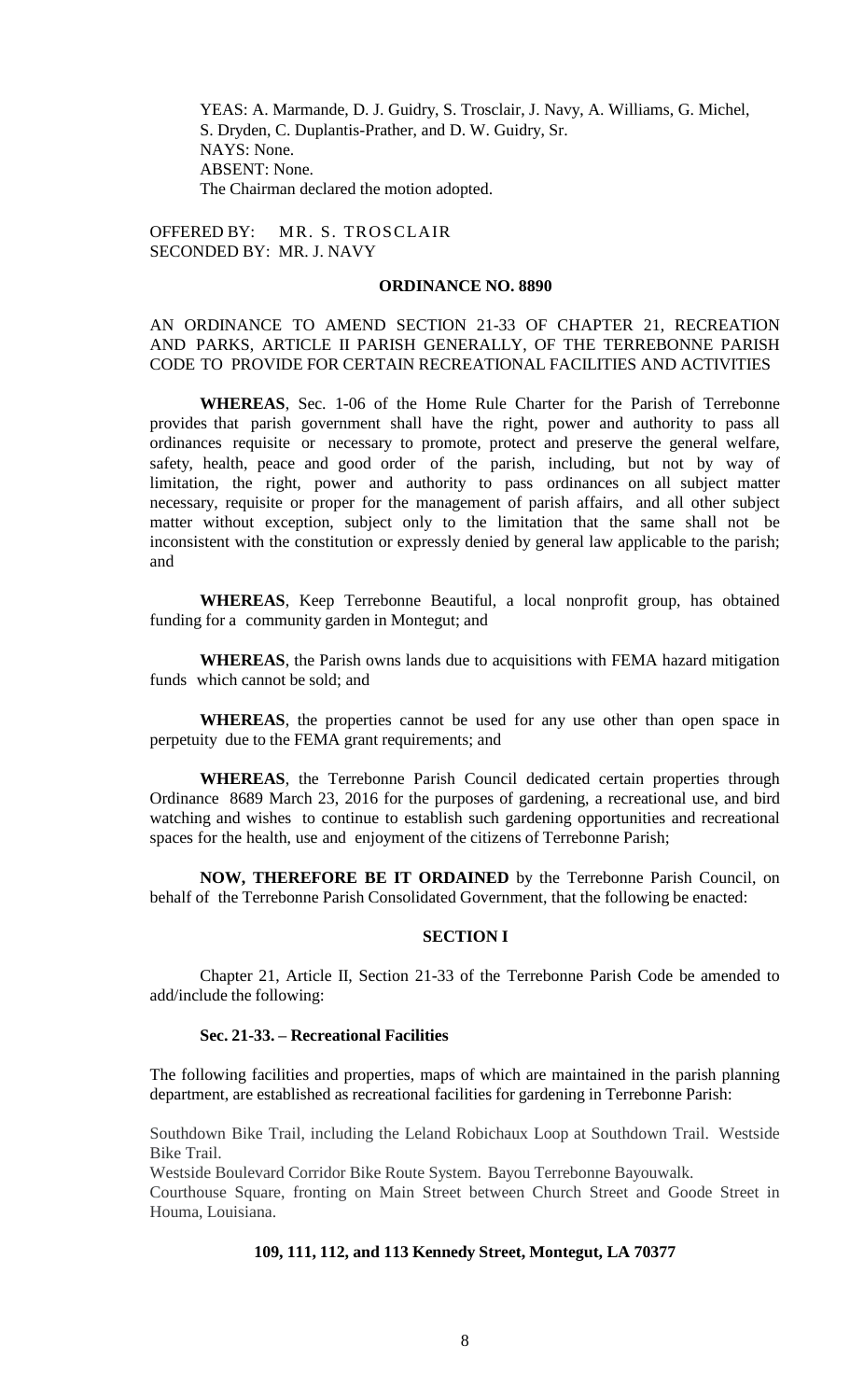#### **SECTION II**

If any word, clause, phrase, section or other portion of this ordinance shall be declared null, void, invalid, illegal or unconstitutional, the remaining words, clauses, phrases, sections and other portions of this ordinance shall remain in full force and effect, the provisions of this ordinance hereby being declared to be severable.

#### **SECTION III**

This ordinance shall become effective upon approval by the Parish President.

This ordinance, having been introduced and laid on the table for at least two weeks, was voted upon as follows:

#### THERE WAS RECORDED:

YEAS: A. Marmande, D.J. Guidry, S. Trosclair, J. Navy, A. Williams, G. Michel, S. Dryden, C. Duplantis and D.W. Guidry, Sr. NAYS: None. NOT VOTING: None. ABSTAINING: None. ABSENT: None. The Chairman declared the ordinance adopted on this, the 11th day September 2017.

E. A proposed ordinance to amend the 2017 Adopted Operating Budget and the 2017 Budgeted Positions of the Terrebonne Parish Consolidated Government for the following items and to provide for related matters:

Parishwide Recreation Fund, \$73,328 Emergency Preparedness Department-EMPG, \$36,107 Houma Fire Department, \$4,738.

There were no comments from the public on the proposed ordinance.

Ms. A. Williams moved, seconded by Ms. C. Duplantis-Prather, "THAT the Council close the aforementioned public hearing."

The Chairman called for a vote on the motion offered by Ms. A. Williams. THERE WAS RECORDED: YEAS: A. Marmande, D. J. Guidry, S. Trosclair, J. Navy, A. Williams, G. Michel, S. Dryden, C. Duplantis-Prather, and D. W. Guidry, Sr. NAYS: None. ABSENT: None. The Chairman declared the motion adopted.

OFFERED BY: MS. A. WILLIAMS SECONDED BY: MS. C. DUPLANTIS-PRATHER

#### **ORDINANCE NO. 8891**

AN ORDINANCE TO AMEND THE 2017 ADOPTED OPERATING BUDGET AND 2017 BUDGETED POSITIONS OF THE TERREBONNE PARISH CONSOLIDATED GOVERNMENT FOR THE FOLLOWING ITEMS AND TO PROVIDE FOR RELATED MATTERS.

- **I.** PARISHWIDE RECREATION FUND, \$73,328
- **II.** EMERGENCY PREPAREDNESS DEPARTMENT-EMPG, \$36,107
- **III.** HOUMA FIRE DEPARTMENT, \$4,738

# **SECTION I**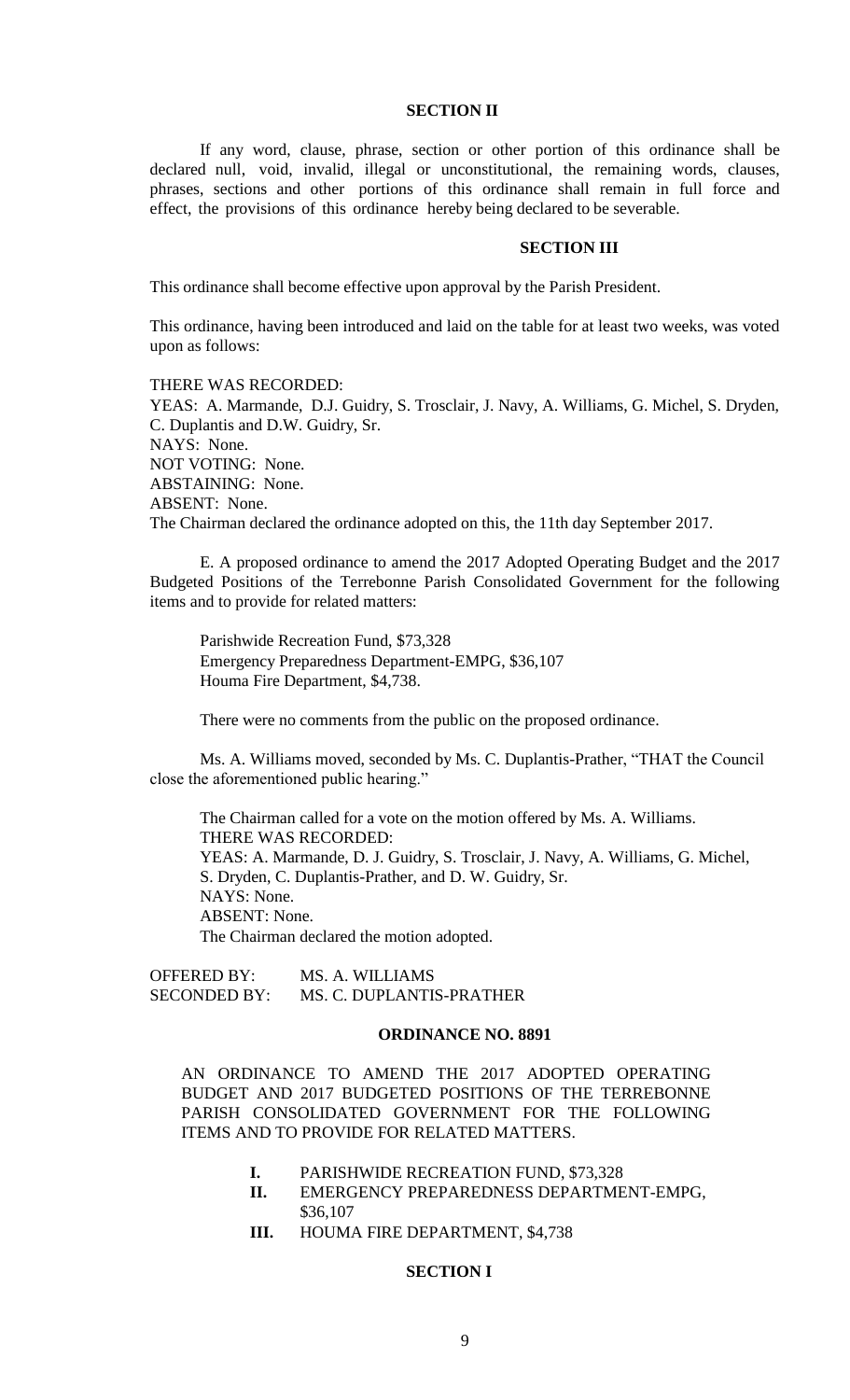WHEREAS, with the closing of Renaissance Health & Racquet Club and its 10 tennis courts, many of the tennis players in Terrebonne Parish (including a number of schools) have found themselves without a venue for organized tournament or league play and without a place to reserve courts for individual play and/or lessons, and

**WHEREAS**, a plan is in for Terrebonne Parish to provide a recreation, multicourt tennis facility complex capable of hosting individual, league, and tournament play, and

**WHEREAS**, the services required to operate such a facility shall be provided at no direct cost to the Parish, the expenditures does not appear to be gratuitous, and

**WHEREAS**, the funding source will come from public usage fees, tournament and league play revenue.

**NOW, THEREFORE BE IT ORDAINED**, by the Terrebonne Parish Council, on behalf of the Terrebonne Parish Consolidated Government, that the 2017 Adopted Operating Budget and Budgeted Positions be amended for the Parishwide Recreation Fund. (Attachment A)

#### **SECTION II**

**WHEREAS**, the Parish has been awarded \$36,107 for the Emergency Management Performance Grant Program - 2017 from the State of Louisiana, Governor's Office of Homeland Security and Emergency Preparedness, and

**WHEREAS**, the dollars will be reimbursement for the operations associated with the Office of Emergency Preparedness including daily duties conducted by the office staff.

**NOW, THEREFORE BE IT ORDAINED**, by the Terrebonne Parish Council, on behalf of the Terrebonne Parish Consolidated Government, that the 2017 Adopted Operating Budget of the Terrebonne Parish Consolidated Government be amended for the Emergency Preparedness Department. (Attachment B)

### **SECTION III**

**WHEREAS**, the Houma Fire Department received a reimbursement of \$4,738 for lightning damages that occurred to the Administration Building at 600 Wood Street, and

**WHEREAS**, this reimbursement needs to be reflected in the Communication Equipment account for \$4,178 and the Building Equipment Repairs account for \$560 for the impending repairs.

**NOW, THEREFORE BE IT ORDAINED**, by the Terrebonne Parish Council, on behalf of the Terrebonne Parish Consolidated Government, that the 2017 Adopted Operating Budget be amended to recognize the reimbursement for damages that occurred to the Houma Fire Department Administration Building. (Attachment C)

### **SECTION IV**

If any word, clause, phrase, section or other portion of this ordinance shall be declared null, void, invalid, illegal, or unconstitutional, the remaining words, clauses, phrases, sections and other portions of this ordinance shall remain in full force and effect, the provisions of this ordinance hereby being declared to be severable.

### **SECTION V**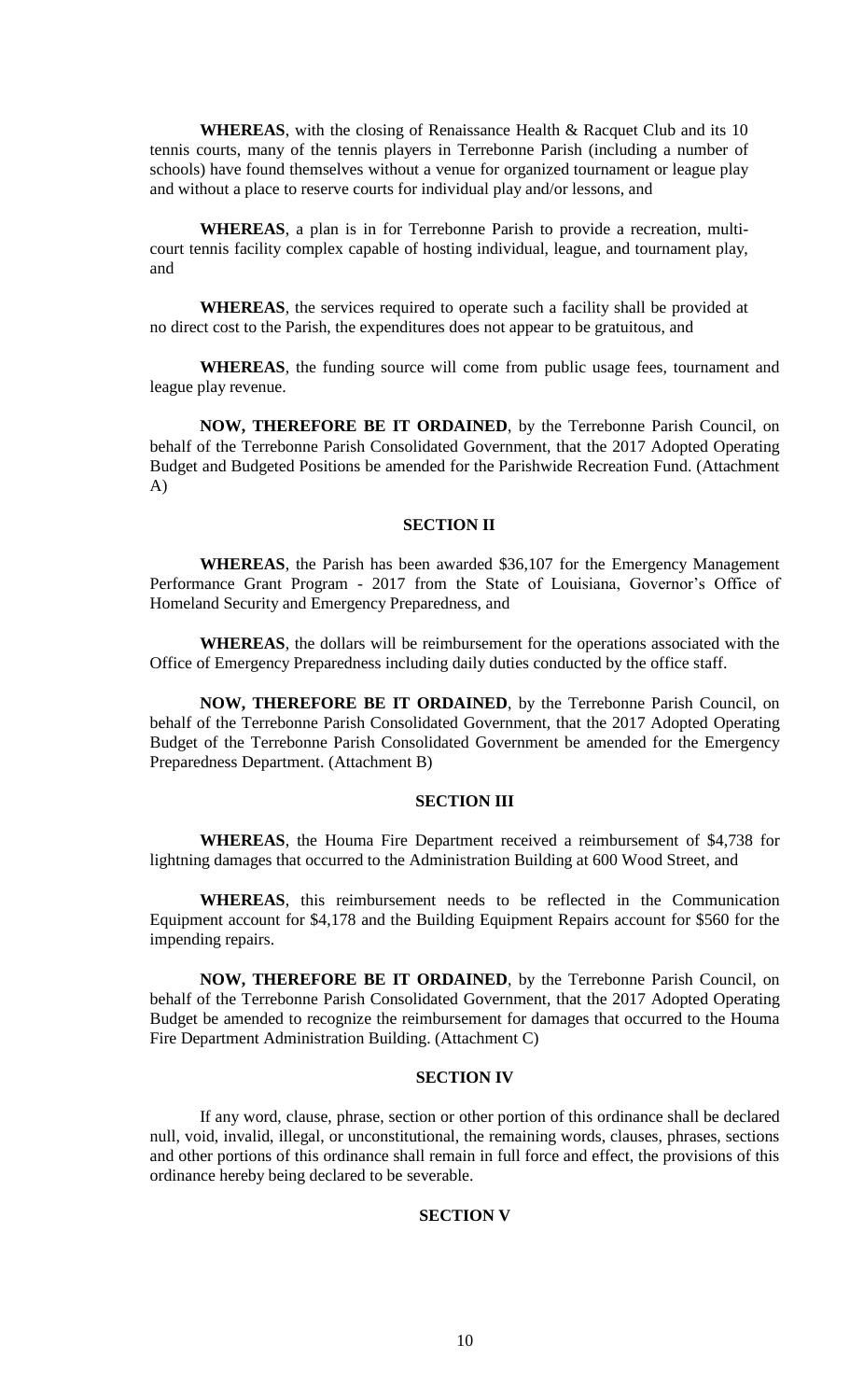This ordinance shall become effective upon approval by the Parish President or as otherwise provided in Section 2-13(b) of the Home Rule Charter for a Consolidated Government for Terrebonne Parish, whichever occurs sooner.

This ordinance, having been introduced and laid on the table for at least two weeks, was voted upon as follows:

THERE WAS RECORDED:

YEAS: A. Marmande, D.J. Guidry, S. Trosclair, J. Navy, A. Williams, G. Michel, S. Dryden, C. Duplantis and D.W. Guidry, Sr. NAYS: None. NOT VOTING: None. ABSTAINING: None. ABSENT: None. The Chairman declared the ordinance adopted on this, the 11th day September 2017.

F. The proposed 2018 Parish Budget and Five Year Capital Outlay Budget submitted by the Parish President.

There were no comments from the public on the proposed budgets.

Ms. A. Williams moved, seconded by Ms. C. Duplantis-Prather, "THAT the Council continue the aforementioned public hearing in two weeks on October 25, 2017 at the next regular session of the Council."

The Chairman called for a vote on the motion offered by Ms. A. Williams. THERE WAS RECORDED: YEAS: A. Marmande, D. J. Guidry, S. Trosclair, J. Navy, A. Williams, G. Michel, S. Dryden, C. Duplantis-Prather, and D. W. Guidry, Sr. NAYS: None. ABSENT: None. The Chairman declared the motion adopted.

Ms. A. Williams moved, seconded by Mr. S. Trosclair, "THAT the Council continue with the regular order of business."

The Chairman called for a vote on the motion offered by Ms. A. Williams. THERE WAS RECORDED: YEAS: A. Marmande, D. J. Guidry, S. Trosclair, J. Navy, A. Williams, G. Michel, S. Dryden, C. Duplantis-Prather, and D. W. Guidry, Sr. NAYS: None. ABSENT: None. The Chairman declared the motion adopted.

Mr. Travis Carrell, Bourg resident, addressed the Council relative to the proposed ordinance regarding recreation district oversight. He shared his concerns with possible legal issues he saw within the ordinance, then suggested that problems currently being experienced by the recreation districts be repaired through greater Parish involvement.

Councilman D. W. Guidry, Sr. reaffirmed the Council's position as having full oversight over the recreation districts it creates and its goal of protecting public funds from being spent incorrectly with regards to recreation district spending.

Mr. Carrell shared his concerns for recreation districts in the future should the proposed ordinance be adopted and suggested that the issues currently being experienced within recreation districts be managed appropriately and those members who are found at fault be removed without the establishment of oversight as provided for by the proposed ordinance.

Several Council members shared their views relative to the Council having a present need for action to see improvements be made with the recreation districts.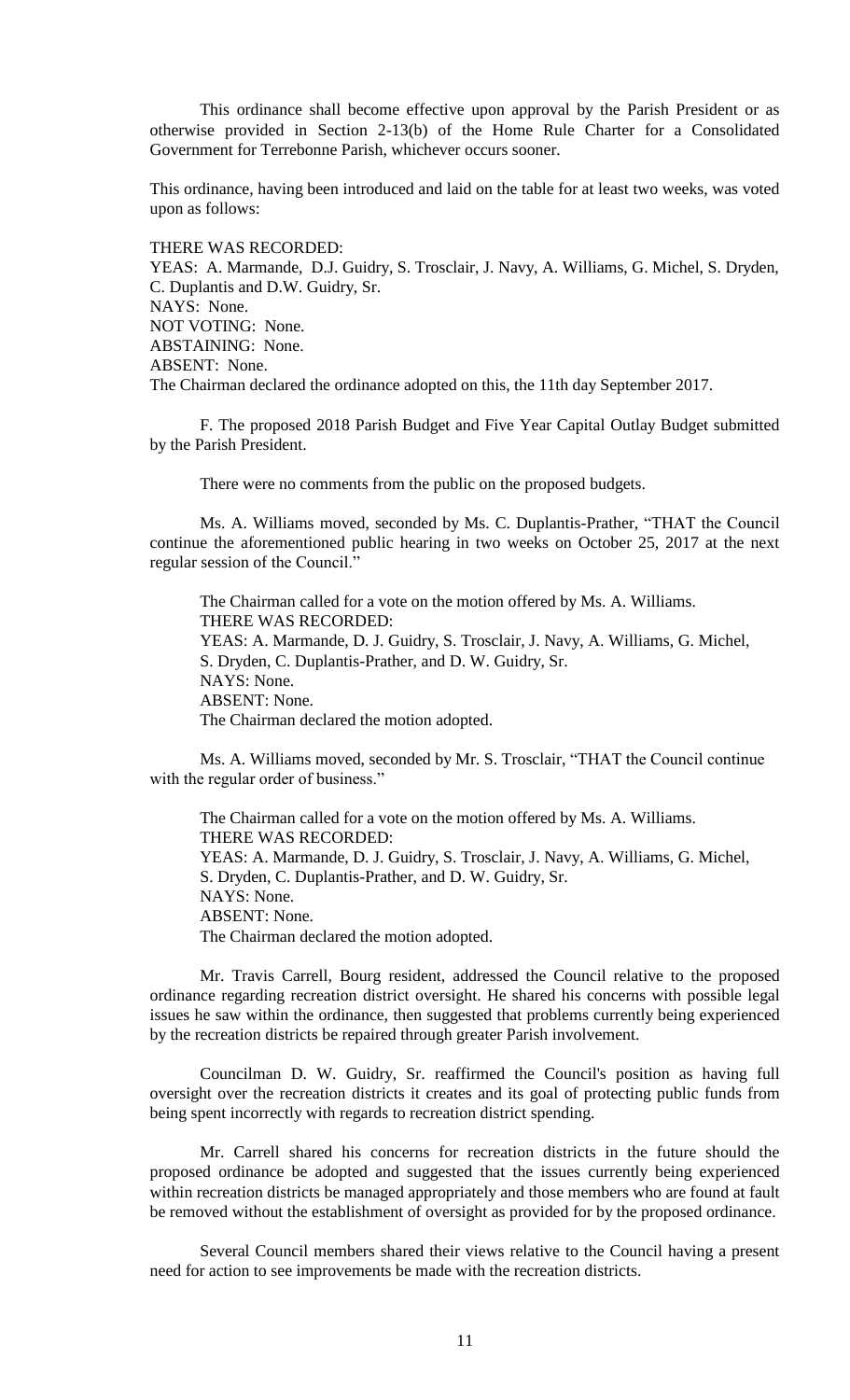Councilman G. Michel stated that he saw no ill intent with the matters being questioned and stated that he believes the recreation districts would benefit more from guidance or legal advice than from an establishment of oversight.

Councilman J. Navy reported to the Council that Recreation District No. 11 was still experiencing issues and would welcome the establishment of oversight. He then shared his viewpoint that no ordinance would be perfect, but the ordinance can always be amended, and that drastic action was necessary.

Councilman S. Trosclair shared Councilman J. Navy's resolve in seeing that revisions will be made to the ordinance so that it best fits the needs of the Council and the recreation districts.

Ms. Lucretia McBride, Houma resident, shared with the Council her experience and information she received at a recent Recreation District No. 2, 3 meeting. She then shared her concerns for the operations of the district based on her experiences.

Mr. S. Trosclair moved, seconded by Mr. D. W. Guidry, Sr., "THAT Ms. McBride's time to speak be extended by one minute."

The Chairman called for a vote on the motion offered by Mr. S. Trosclair. THERE WAS RECORDED: YEAS: A. Marmande, D. J. Guidry, S. Trosclair, J. Navy, A. Williams, G. Michel, S. Dryden, C. Duplantis-Prather, and D. W. Guidry, Sr. NAYS: None. ABSENT: None. The Chairman declared the motion adopted.

Ms. McBride then announced to the Council that she would be posting an audio recording of the Recreation District No. 2,3 board meeting in order to promote greater governmental transparency.

Mr. Kirby Verret, Dulac resident, shared his views on the ordinance and his concerns for consolidation for the recreation districts. He then suggested that Risk Management could be tasked to review recreation facilities to prevent them from falling into disrepair in the future. He then commended the Parish President in his decision to reinstate the Recreation Advisory Board and shared his encouragement that the issues with the recreation districts could be answered through greater cooperation as provided by said Board.

Mr. Lloyd Poiencot, Houma resident, shared his dissatisfaction with the proposed ordinance as written compared to a prior ordinance that seemed satisfactory to both sides through compromises. He then gave his perspective as to reasoning for some of the procedures practiced by other boards as cost-effective measures.

Ms. C. Duplantis-Prather moved, seconded by Ms. A. Williams, "THAT Mr. Poiencot's time to speak be extended by one minute."

The Chairman called for a vote on the motion offered by Ms. C. Duplantis-Prather. THERE WAS RECORDED: YEAS: A. Marmande, D. J. Guidry, S. Trosclair, J. Navy, A. Williams, G. Michel, S. Dryden, C. Duplantis-Prather, and D. W. Guidry, Sr. NAYS: None. ABSENT: None. The Chairman declared the motion adopted.

Mr. Poiencot then inquired into the some of the practices of the Council in regards to setting agenda items and their extension to the recreation districts.

Councilman D. W. Guidry, Sr. reminded the public of several of the regulations that are to be followed by both those who are employed by Terrebonne Parish as well as members of a board appointed by the Council with regards to ethics and following legal procedures.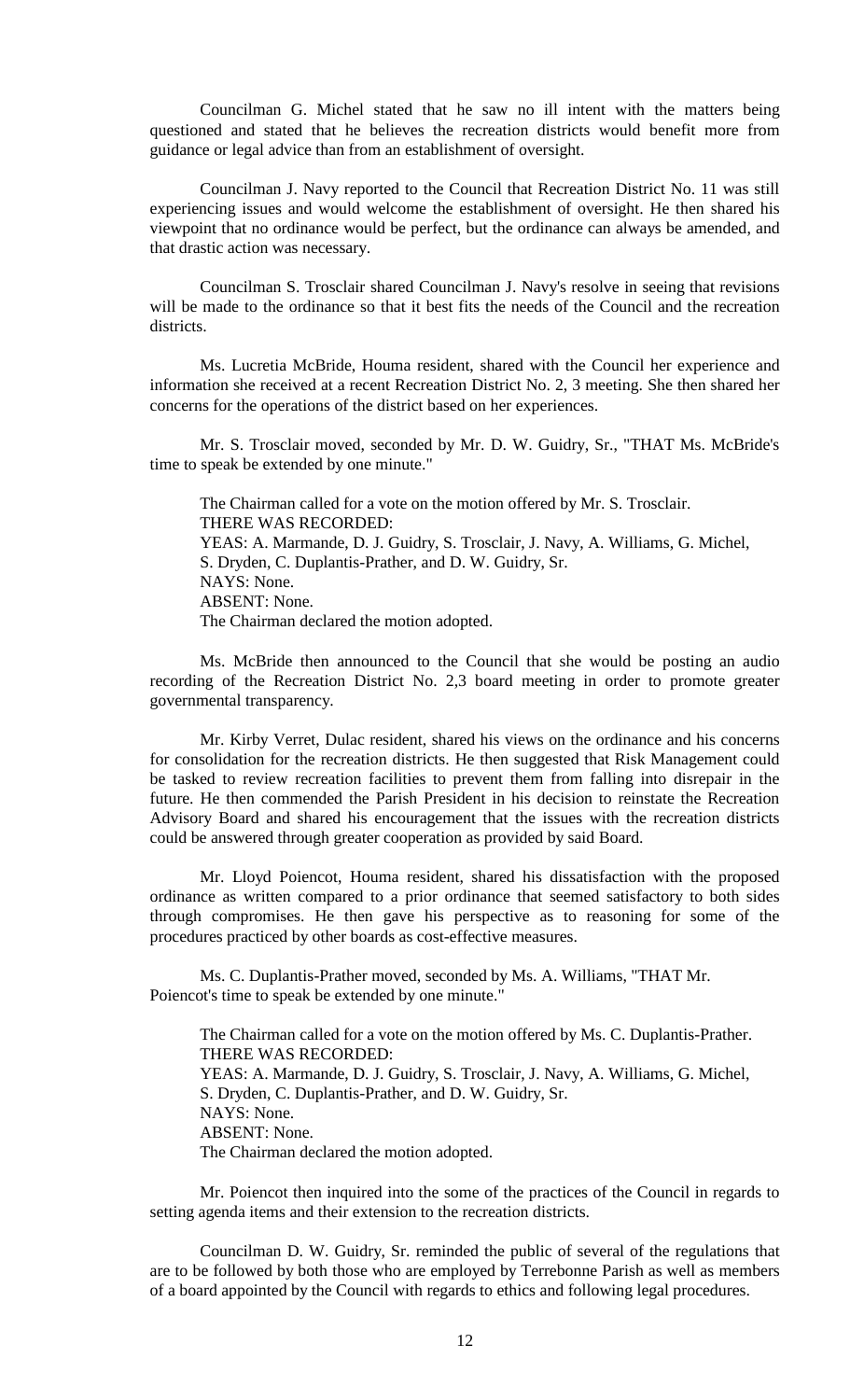The Chairman called for a report on the Policy, Procedure, and Legal Committee meeting held on 10/09/17, whereupon the Committee Chairman rendered the following:

# **POLICY, PROCEDURE, & LEGAL COMMITTEE**

# **OCTOBER 9, 2017**

The Chairman, Gerald Michel, called the Policy, Procedure, & Legal Committee meeting to order at 5:32 p.m. in the Terrebonne Parish Council Meeting Room with an Invocation offered by Committee Member S. Trosclair and the Pledge of Allegiance led by Committee Member A. Marmande. Upon roll call, Committee Members recorded as present were: A. Marmande, D. J. Guidry, S. Trosclair, J. Navy, A. Williams, G. Michel, S. Dryden, C. Duplantis-Prather and D. W. Guidry, Sr. A quorum was declared present.

Mr. D. J. Guidry moved, seconded by Mr. S. Trosclair, "THAT, the Policy, Procedure, & Legal Committee approve the co-sponsorship request from the Terrebonne Advocates for Possibility for the Annual Chauvin Culture and Heritage Festival at the Ward 7 Citizens Hall and Grounds on October 28 and 29, 2017"

The Chairman called for the vote on the motion offered by Mr. D. J. Guidry. THERE WAS RECORDED: YEAS: A. Marmande, D. J. Guidry, S. Trosclair, J. Navy, A. Williams, G. Michel, S. Dryden, C. Duplantis-Prather and D. W. Guidry, Sr. NAYS: None. ABSENT: None. The Chairman declared the motion adopted.

The Chairman welcomed and recognized former Police Juror Louis Klingman who was in the audience for tonight's proceedings.

Ms. C. Duplantis-Prather moved, seconded by Ms. A. Williams, "THAT, the Policy, Procedure, & Legal Committee approve the co-sponsorship request from the South La. Wetlands Discovery Center for the Annual Rougarou Fest, Downtown Houma on October 21- 22, 2017."

The Chairman called for the vote on the motion offered by Ms. C. Duplantis-Prather. THERE WAS RECORDED: YEAS: A. Marmande, D. J. Guidry, S. Trosclair, J. Navy, A. Williams, G. Michel, S. Dryden, C. Duplantis-Prather and D. W. Guidry, Sr. NAYS: None. ABSENT: None. The Chairman declared the motion adopted.

At this time in the proceedings (5:36 p.m.), Chairman G. Michel relinquished the Chair to Vice-Chairman D. W. Guidry, Sr.

In reference to Agenda Item No. 3 (Discussion and possible action relative to how many times a resolution or ordinance can be re-introduced after the item fails), Chairman G. Michel expressed his concerns for reoccurring resolutions/ordinance being brought back before the Council when they were previously voted on and failed.

Ms. A. Williams moved, seconded by Ms. C. Duplantis-Prather, "THAT, there being no further business to come before the Policy, Procedure, & Legal Committee, the meeting be adjourned." *\*(MOTION WITHDRAWN AFTER DISCUSSION)*

Parish Attorney J. Hebert explained that the Terrebonne Parish Council has the authority to regulate recreation district boards; noting that he has already rendered a decision, in his opinion. He further explained that a failed motion can be "brought up" at any time as long as it is not at the same meeting.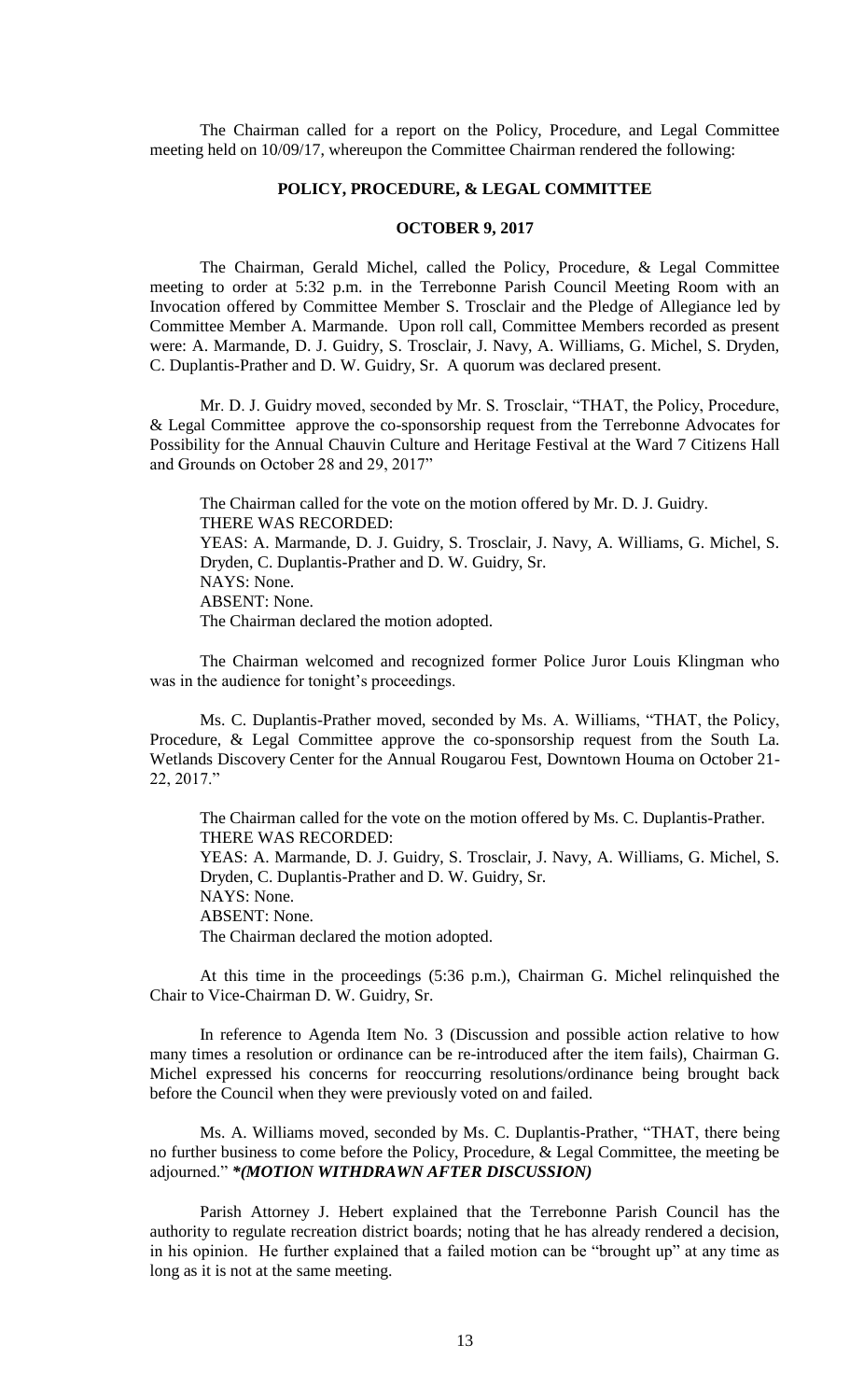Ms. A. Williams withdrew the motion to adjourn and the seconded agreed.

Ms. A. Williams moved, seconded by Ms. C. Duplantis-Prather, "THAT, the Policy, Procedure and Legal Committee revisit Agenda Item 3 – (Discussion and possible action relative to how many times a resolution or ordinance can be re-introduced after the item fails.)"

The Vice-Chairman called for the vote on the motion offered by Ms. A. Williams. THERE WAS RECORDED: YEAS: A. Marmande, D. J. Guidry, S. Trosclair, J. Navy, A. Williams, G. Michel, S. Dryden, C. Duplantis-Prather and D. W. Guidry, Sr. NAYS: None. ABSENT: None. The Vice-Chairman declared the motion adopted.

Committee member J. Navy explained when the Council members were sworn in and were administered the Oath of Office, Robert's Rules of Order was adopted as parliamentary procedure for the Council to govern and cut down on confusion. He stated that Robert's Rules indicates that matters that have failed can be brought back to the Council for reconsideration.

Parish Attorney J. Hebert explained and offered a point-of-reference that the last time the recreation ordinance was placed on the agenda, two of the sitting Council members were not present for the vote.

Ms. A. Williams moved, seconded by Ms. C. Duplantis-Prather, "THAT, there being no further business to come before the Policy, Procedure, & Legal Committee, the meeting be adjourned."

The Vice-Chairman called for the vote on the motion offered by Ms. A. Williams. THERE WAS RECORDED:

YEAS: A. Marmande, D. J. Guidry, S. Trosclair, J. Navy, A. Williams, G. Michel, S. Dryden, C. Duplantis-Prather and D. W. Guidry, Sr.

NAYS: None.

ABSENT: None.

The Vice-Chairman declared the motion adopted and the meeting was adjourned at 5:41 p.m.

Darrin W. Guidry, Vice-Chairman

Tammy E. Triggs, Minute Clerk

Mr. G. Michel moved, seconded by Ms. A. Williams, "THAT the Council accept and ratify the minutes of the Policy, Procedure, and Legal Committee meeting held on 10/09/17."

The Chairman called for a vote on the motion offered by Mr. G. Michel. THERE WAS RECORDED: YEAS: A. Marmande, D. J. Guidry, S. Trosclair, J. Navy, A. Williams, G. Michel, S. Dryden, C. Duplantis-Prather, and D. W. Guidry, Sr. NAYS: None. ABSENT: None. The Chairman declared the motion adopted.

The Chairman called for a report on the Public Services Committee meeting held on 10/09/17, whereupon the Committee Chairman, noting ratification of minutes calls public hearings on October 25, 2017 at 6:30 p.m., rendered the following:

# **PUBLIC SERVICES COMMITTEE**

# **OCTOBER 9, 2017**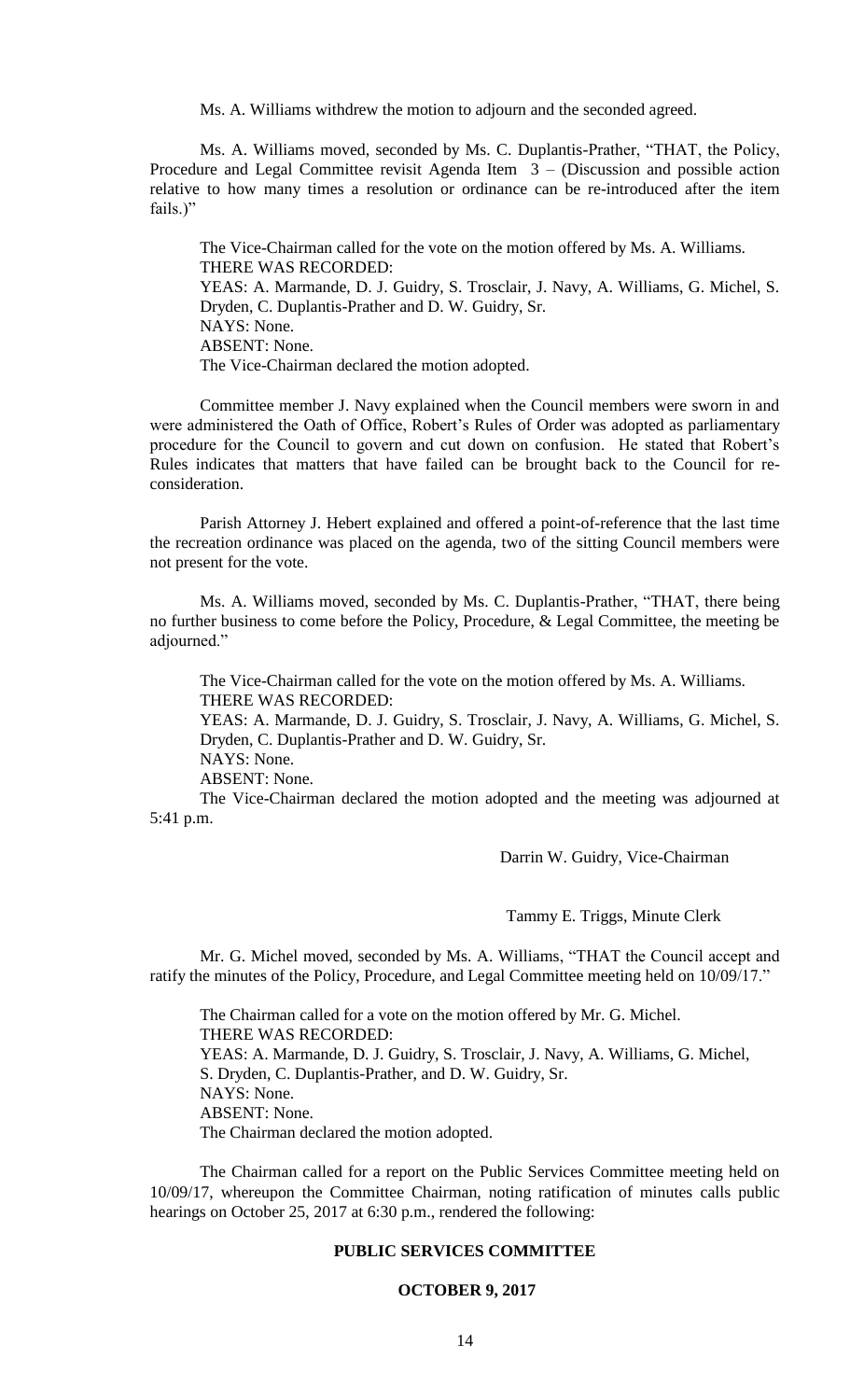The Chairman, Alidore "Al" Marmande, called the Public Services Committee meeting to order at 5:42 p.m. in the Terrebonne Parish Council Meeting Room with an Invocation offered by Committee Member S. Dryden and the Pledge of Allegiance led by Committee Member S. Trosclair. Upon roll call, Committee Members recorded as present were: A. Marmande, D. J. Guidry, S. Trosclair, J. Navy, A. Williams, G. Michel, S. Dryden, C. Duplantis-Prather and D. W. Guidry, Sr. A quorum was declared present.

OFFERED BY: MS. C. DUPLANTIS-PRATHER SECONDED BY: MR. G. MICHEL

# **RESOLUTION NO. 17-333**

A resolution authorizing a contract with Utility Maintenance Specialties, Inc. for the replacement of Houma Generating Station DC Battery System, project known as 17-ELEC-GEN-14.

**WHEREAS,** Providence Engineering and Design, LLC. solicited bids for Houma Generating Station DC Battery System Replacement project on September 12, 2017, and

**WHEREAS,** the Providence Engineering and Design, LLC has reviewed the bids submitted and recommends the bid of Utility Maintenance Specialties, Inc. as the lowest and best bid offered.

**NOW THEREFORE BE IT RESOLVED**, by the Terrebonne Parish Council, on behalf of Terrebonne Parish Consolidated Government, that a contract with Utility Maintenance Specialties, Inc for the Houma Generating Station DC Battery System Replacement project be, and is hereby, approved, and

**BE IT FURTHER RESOLVED,** that the Parish President and all other appropriate parties be, and they are hereby, authorized to execute any and all contract documents associated therewith.

# **THERE WAS RECORDED:**

YEAS: A. Marmande, D. J. Guidry, S. Trosclair, J. Navy, A. Williams, G. Michel, S. Dryden, C. Duplantis-Prather, and D. W. Guidry, Sr. NAYS: None. ABSTAINING: None. ABSENT: None. The Chairwoman declared the resolution adopted on this the 11th day of October 2017.

\* \* \* \* \* \* \* \* \*

| <b>OFFERED BY:</b>  | MR. G. MICHEL   |
|---------------------|-----------------|
| <b>SECONDED BY:</b> | MS. A. WILLIAMS |

# **RESOLUTION NO. 17-334**

A Resolution authorizing the execution of Change Order No. 6 (Balancing) for Parish Project No.12-ANSLT-CDBG-61, FP&C Project No. 50-J55-14-05, Terrebonne Parish Animal Shelter Facility Project, Terrebonne Parish, Louisiana.

**WHEREAS,** the Terrebonne Parish Consolidated Government entered into a contract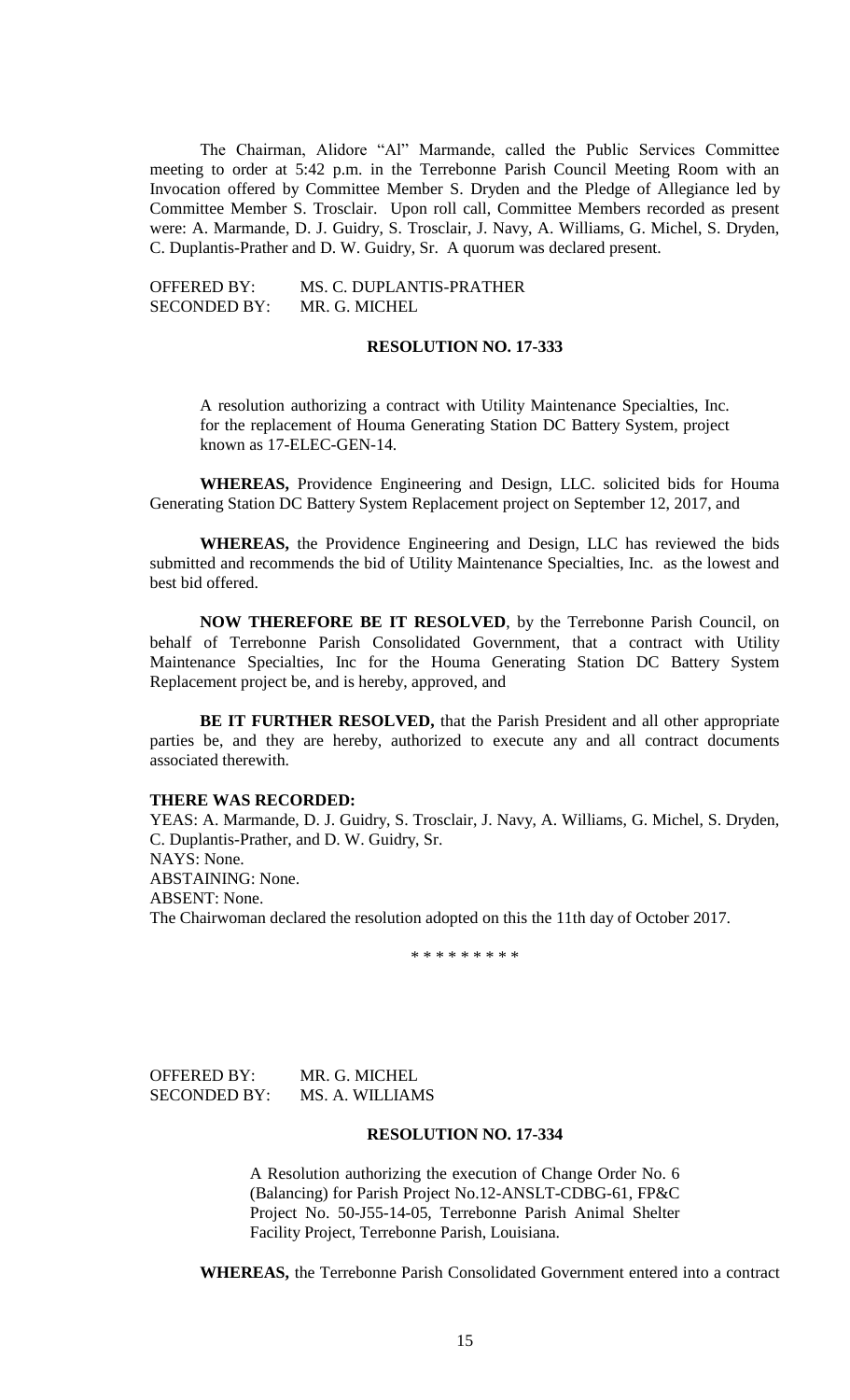dated July 8, 2015, with B.E.T Construction, Inc., for Parish Project No. 12-ANSLT-CDBG-61, FP&C Project No. 50-J55-14-05, Terrebonne Parish Animal Shelter Facility Project, Terrebonne Parish, Louisiana, and

**WHEREAS,** it is necessary to balance estimated quantities with installed quantities, and

**WHEREAS**, this change order will increase the contract by \$8,354.72, and

**WHEREAS**, this Change Order No. 6 (Balancing) has been recommended by the ARCHITECT for this project, Perez, APC and

**NOW, THEREFORE BE IT RESOLVED** that the Terrebonne Parish Council, on behalf of the Terrebonne Parish Consolidated Government, does hereby approve and authorize the execution by Terrebonne Parish President Gordon E. Dove of Change Order No. 6 (Balancing) to the construction agreement with B.E.T Construction, Inc., increases the contract amount by Eight Thousand, Three Hundred Fifty-Four Dollars and Seventy-Two Cents (\$8,354.72) contingent upon a Budget Amendment, if necessary, and

**BE IT FURTHER RESOLVED**, that a certified copy of this resolution be forwarded to the Architect, Perez, APC.

# **THERE WAS RECORDED:**

YEAS: A. Marmande, D. J. Guidry, S. Trosclair, J. Navy, A. Williams, G. Michel, S. Dryden, C. Duplantis-Prather, and D. W. Guidry, Sr. NAYS: None. ABSTAINING: None. ABSENT: None. The Chairwoman declared the resolution adopted on this the 11th day of October 2017.

\* \* \* \* \* \* \* \* \*

Ms. A. Williams moved, seconded by Ms. C. Duplantis-Prather, "THAT, the Public Services Committee introduce an ordinance to authorize the acquisition of property, sites, and/or servitudes required for the renovation of Afton, Ardoyne and Naquin Sewer Lift Stations, Parish Project No. 16-SEW-13; Authorize the Parish President to execute any and all documents necessary to acquire sites, property and/or servitudes for said purposes; to authorize the Parish Legal Staff to commence expropriation proceedings in the event the sites, property, and/or servitudes cannot be obtained conventionally; to declare that the taking, if required, is necessary and useful for the benefit of the public; and to provide for other matters relative thereto and call a public hearing on October 25, 2017 at 6:30 p.m."

The Chairman called for the vote on the motion offered by Ms. A. Williams. THERE WAS RECORDED: YEAS: A. Marmande, D. J. Guidry, S. Trosclair, J. Navy, A. Williams, G. Michel, S. Dryden, C. Duplantis-Prather and D. W. Guidry, Sr. NAYS: None. ABSENT: None. The Chairman declared the motion adopted.

Mr. S. Trosclair moved, seconded by Ms. C. Duplantis-Prather, "THAT, there being no further business to come before the Public Services Committee, the meeting be adjourned."

The Chairman called for the vote on the motion offered by Mr. S. Trosclair. THERE WAS RECORDED: YEAS: A. Marmande, D. J. Guidry, S. Trosclair, J. Navy, A. Williams, G. Michel, S. Dryden, C. Duplantis-Prather and D. W. Guidry, Sr. NAYS: None. ABSENT: None. The Chairman declared the motion adopted and the meeting was adjourned at5:45 p.m.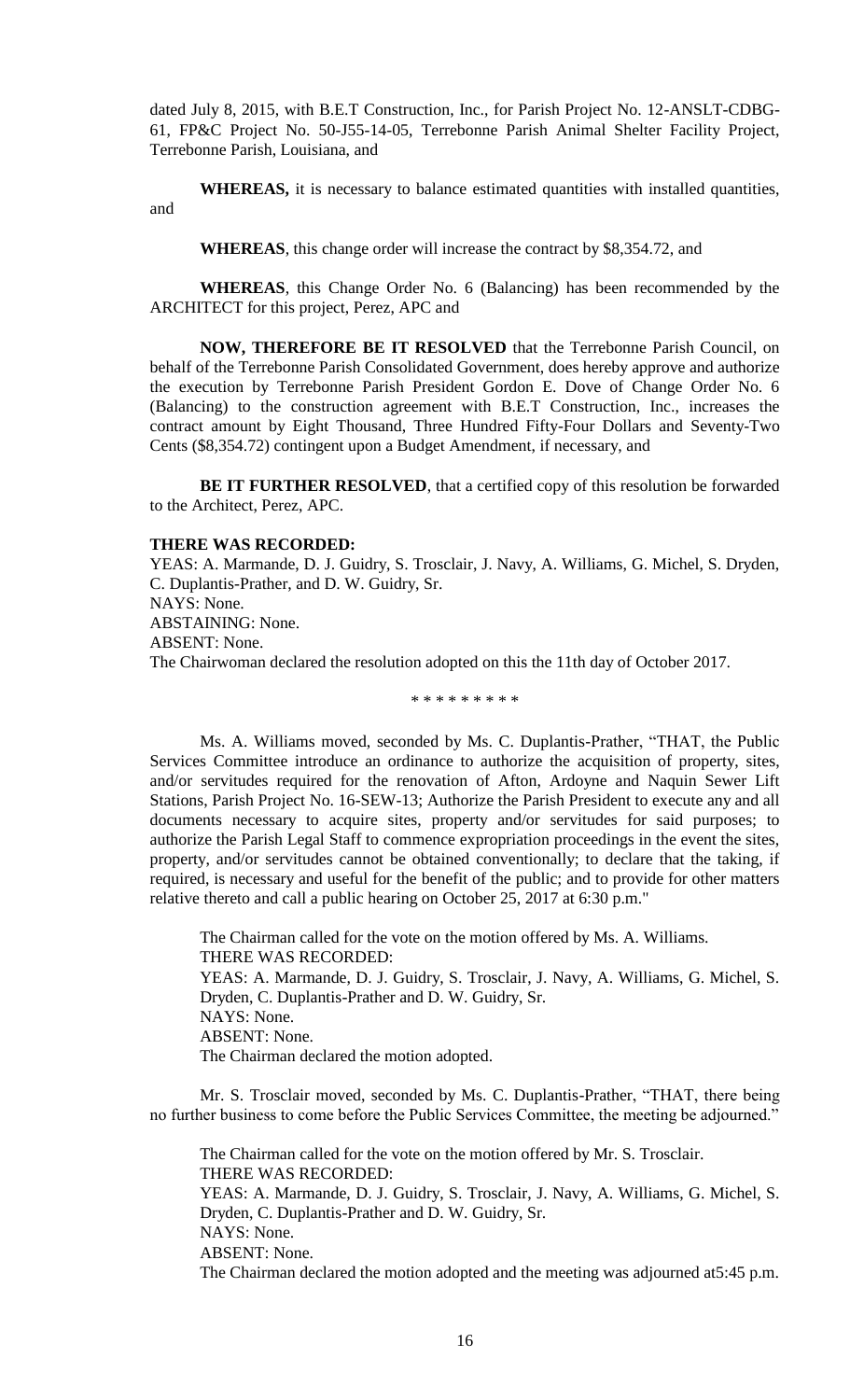Alidore Marmande, Chairman

Tammy E. Triggs, Minute Clerk

Mr. A. Marmande moved, seconded by Ms. C. Duplantis-Prather, "THAT the Council accept and ratify the minutes of the Public Services Committee meeting held on 10/09/17."

The Chairman called for a vote on the motion offered by Mr. A. Marmande. THERE WAS RECORDED: YEAS: A. Marmande, D. J. Guidry, S. Trosclair, J. Navy, A. Williams, G. Michel, S. Dryden, C. Duplantis-Prather, and D. W. Guidry, Sr. NAYS: None. ABSENT: None. The Chairman declared the motion adopted.

The Chairman called for a report on the Community Development and Planning Committee meeting held on 10/09/17, whereupon the Committee Chairman noting ratification of minutes calls a public hearing on November 15, 2017 at 6:30 p.m. rendered the following:

### **COMMUNITY DEVELOPMENT & PLANNING COMMITTEE**

### **OCTOBER 9, 2017**

The Chairman, Steve Trosclair, called the Community Development & Planning Committee meeting to order at 5:47 p.m. in the Terrebonne Parish Council Meeting Room with an Invocation offered by Committee Member C. Duplantis-Prather and the Pledge of Allegiance led by Committee Member D. J. Guidry. Upon roll call, Committee Members recorded as present were: A. Marmande, D. J. Guidry, S. Trosclair, J. Navy, A. Williams, G. Michel, S. Dryden, C. Duplantis-Prather and D. W. Guidry, Sr. A quorum was declared present.

OFFERED BY: MS. A. WILLIAMS SECONDED BY: MR. G. MICHEL

#### **RESOLUTION NO. 17-335**

A Resolution authorizing the Parish President, Gordon E. Dove, to enter into an agreement with START Corporation for the management of the daily operations of the Beautiful Beginnings Center in the amount of \$80,570.00.

**WHEREA**S, there are families with children and single women in need of safe emergency housing and resources to help them become self-sufficient; and

**WHEREAS**, the Terrebonne Parish Council, on behalf of the Terrebonne Parish Consolidated Government, is committed to providing safe emergency housing and selfsufficiency resources; and

**WHEREAS**, START Corporation, a non-profit agency designated as a Community Housing Development Organization by Terrebonne Parish Resolution 98-192, is committed to assisting the homeless in Terrebonne Parish; and

**WHEREAS**, START Corporation has satisfactorily provided Terrebonne Parish Consolidated Government's Beautiful Beginnings Center with operational management services for over fifteen years and desires to renew its current annual agreement with START Corporation.

**NOW, THEREFORE BE IT RESOLVED** that the Terrebonne Parish Council (Community Development and Planning Committee), on behalf of Terrebonne Parish Consolidated Government, authorizes the Parish President, Gordon E. Dove, to enter into an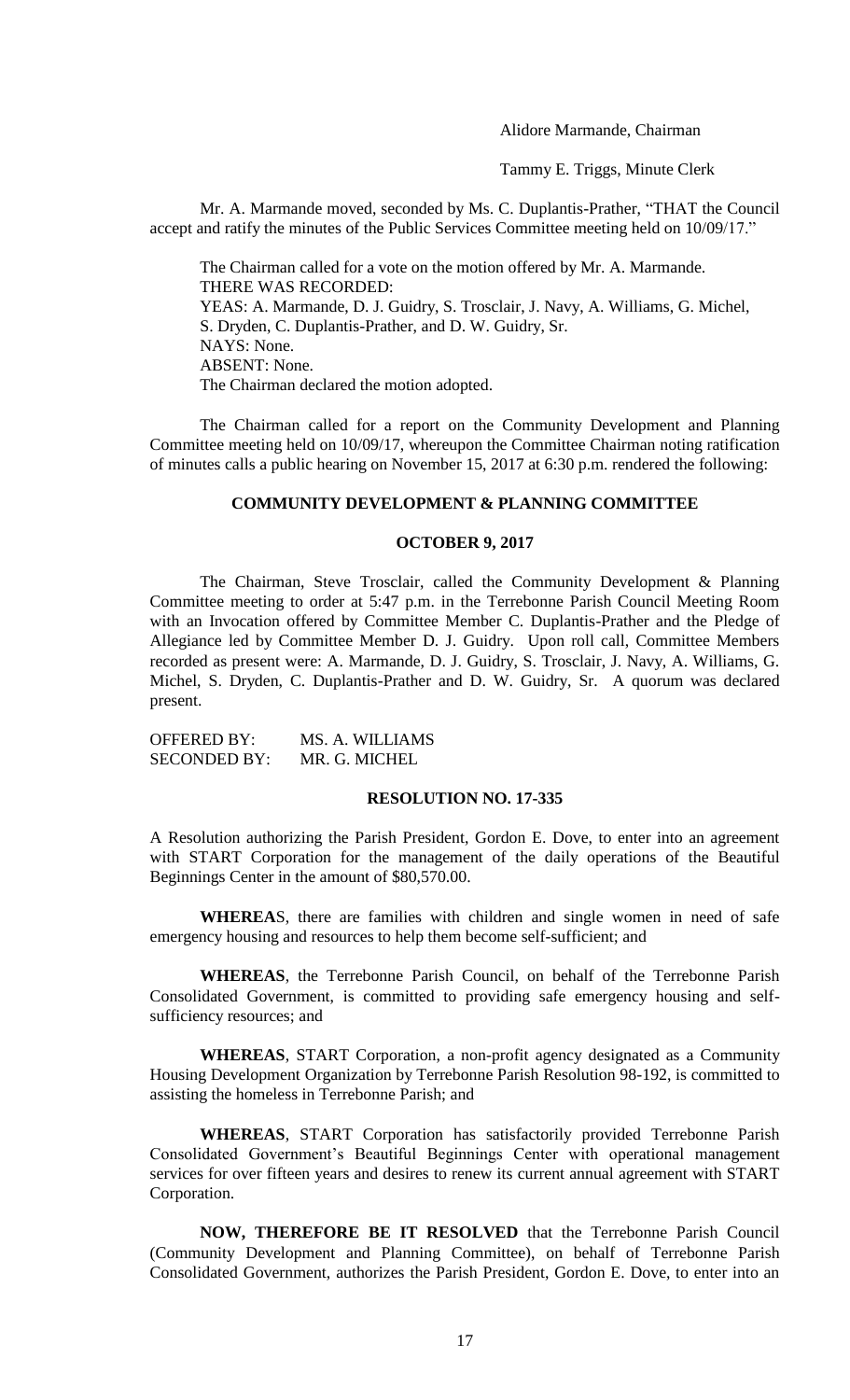agreement with START Corporation for the management of the daily operations of the Beautiful Beginnings Center in the amount of \$80,570.00.

#### **THERE WAS RECORDED:**

YEAS: A. Marmande, D. J. Guidry, S. Trosclair, J. Navy, A. Williams, G. Michel, S. Dryden, C. Duplantis-Prather, and D. W. Guidry, Sr. NAYS: None. ABSTAINING: None. ABSENT: None. The Chairwoman declared the resolution adopted on this the 11th day of October 2017.

\* \* \* \* \* \* \* \* \*

OFFERED BY: MS. A. WILLIAMS SECONDED BY: MR. A. MICHEL

# **RESOLUTION NO. 17-336**

A Resolution Authorizing the Parish President to execute all necessary documents to submit an application to the Administration for Children and Families for the Head Start Program in Terrebonne Parish and to execute the Five Year Application and PY 2018, Year Three Head Start Program Plan.

**WHEREAS**, it is necessary that an application be submitted by the governing body and the Head Start Policy Council.

**NOW THEREFORE BE IT RESOLVED** that the Terrebonne Parish Council, on behalf of the Terrebonne Parish Consolidated Government does hereby authorize the Parish President, Gordon E. Dove, to sign and submit the application to Administration for Children and Families to provide Head Start services.

**BE IT FURTHER RESOLVED** that the Terrebonne Parish Council on behalf of the Terrebonne Parish Consolidated Government does hereby authorize the Parish President to sign the agreement associated with this application and any certifications, modifications, etc. that may be associated with the implementation of the agreement.

# **THERE WAS RECORDED:**

YEAS: A. Marmande, D. J. Guidry, S. Trosclair, J. Navy, A. Williams, G. Michel, S. Dryden, C. Duplantis-Prather, and D. W. Guidry, Sr. NAYS: None. ABSTAINING: None. ABSENT: None. The Chairwoman declared the resolution adopted on this the 11th day of October 2017.

\* \* \* \* \* \* \* \* \*

Mr. J. Navy moved, seconded by Ms. A. Williams, "THAT, the Community Development and Planning Committee hold Agenda Item 3 - Discussion and possible action with respect to future recreational sports activities with the Parish – until the next Committee meeting (October 23)."

The Chairman called for the vote on the motion offered by Mr. J. Navy. THERE WAS RECORDED: YEAS: A. Marmande, D. J. Guidry, S. Trosclair, J. Navy, A. Williams, G. Michel, S.

Dryden, C. Duplantis-Prather and D. W. Guidry, Sr. NAYS: None. ABSENT: None.

The Chairman declared the motion adopted.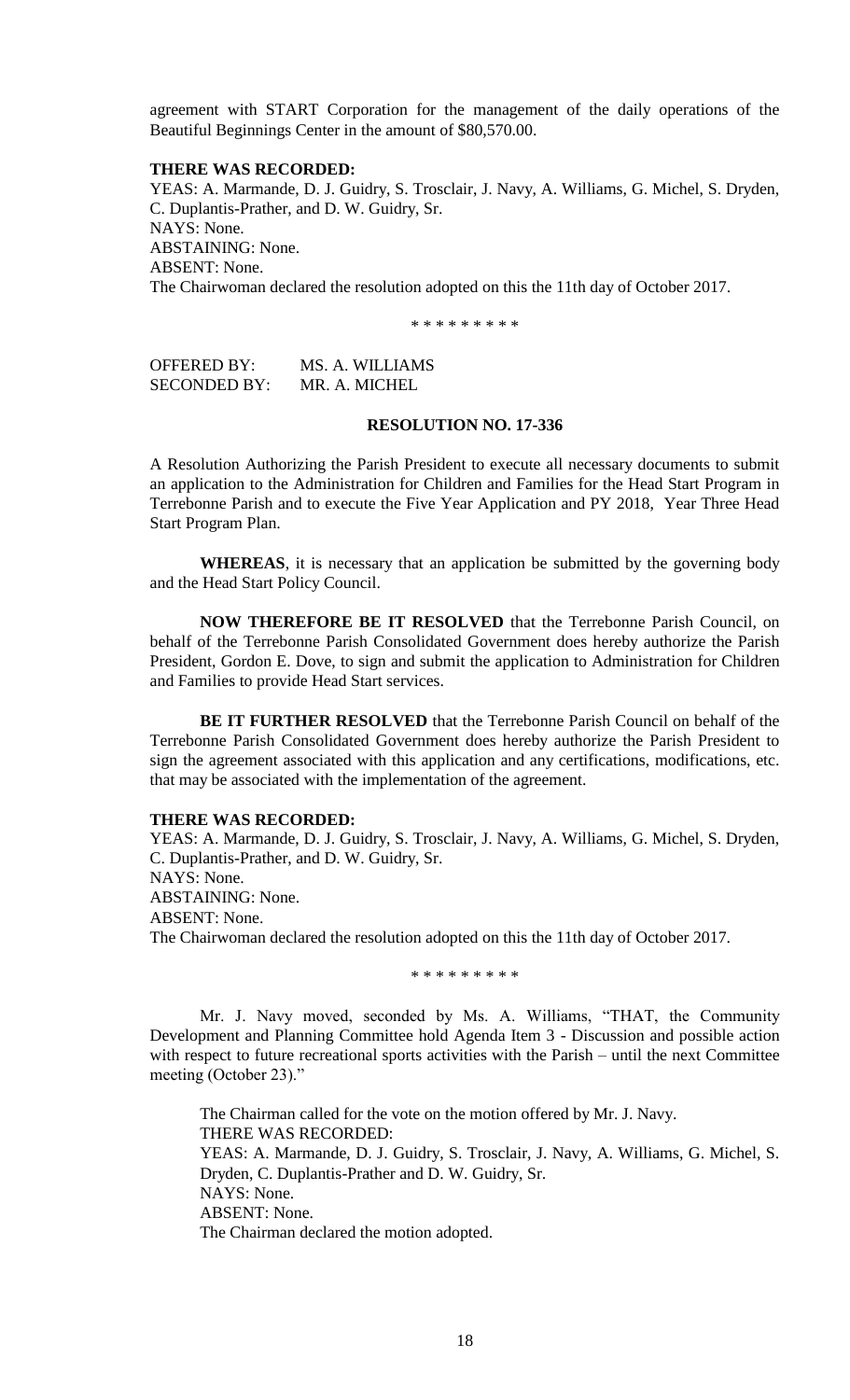Ms. A. Williams moved, seconded by Mr. D. W. Guidry, Sr., "THAT, the Community Development and Planning Committee introduce an ordinance to establish fees related to the public use of the Terrebonne Parish Tennis Complex located at 106 Southdown West Boulevard, Houma, LA (former Renaissance Health and Racquet Club) and call a public hearing on said matter on November 15, 2017." *\*(MOTION WITHDRAWN, AMENDED AND VOTED ON AFTER DISCUSSION)*

Committee member G. Michel explained that the he would like to see the fees associated with the aforementioned ordinance amended to include a reduced and/or adjusted rate for students and senior; noting that for the first hour of service \$3.00; and any additional hour \$2.00 and a monthly membership fee of \$25.00.

Planning and Zoning Director C. Pulaski explained that the aforementioned amendments are a "good" idea.

# *\*Ms. A. Williams withdrew the motion and Mr. D. W. Guidry, Sr. withdrew the second.*

Mr. G. Michel moved, seconded by Mr. D. W. Guidry, Sr., "THAT, the Community Development and Planning Committee introduce an ordinance to establish fees related to the public use of the Terrebonne Parish Tennis Complex located at 106 Southdown West Boulevard, Houma, LA (former Renaissance Health and Racquet Club) with an adjusted fees schedule for students and seniors (60+ and older) and call a public hearing on said matter on November 15, 2017." *\*(MOTION VOTED ON AFTER DISCUSSION)*

Upon questioning from Committee member C. Duplantis-Prather, Planning and Zoning Director C. Pulaski explained that Williams Street tennis courts would not be included in the aforementioned ordinance on a "pay to play basis" but they can still be incorporated on a "free" to the public basis.

#### **\*The Chairman called for the vote on the motion offered by Mr. G. Michel.** THERE WAS RECORDED:

YEAS: A. Marmande, D. J. Guidry, S. Trosclair, J. Navy, A. Williams, G. Michel, S. Dryden, C. Duplantis-Prather and D. W. Guidry, Sr. NAYS: None. ABSENT: None. The Chairman declared the motion adopted.

Ms. A. Williams seconded by Ms. C. Duplantis-Prather, "THAT, there being no further business to come before the Community Development & Planning Committee, the meeting be adjourned."

The Chairman called for the vote on the motion offered by Ms. A. Williams. THERE WAS RECORDED: YEAS: A. Marmande, D. J. Guidry, S. Trosclair, J. Navy, A. Williams, G. Michel, S. Dryden, C. Duplantis-Prather and D. W. Guidry, Sr. NAYS: None. ABSENT: None. The Chairman declared the motion adopted and the meeting was adjourned at 5:53

p.m.

# Steve Trosclair, Chairman

# Tammy E. Triggs, Minute Clerk

Mr. S. Trosclair moved, seconded by Mr. S. Dryden, "THAT the Council accept and ratify the minutes of the Community Development and Planning Committee meeting held on 10/09/17."

The Chairman called for a vote on the motion offered by Mr. S. Trosclair.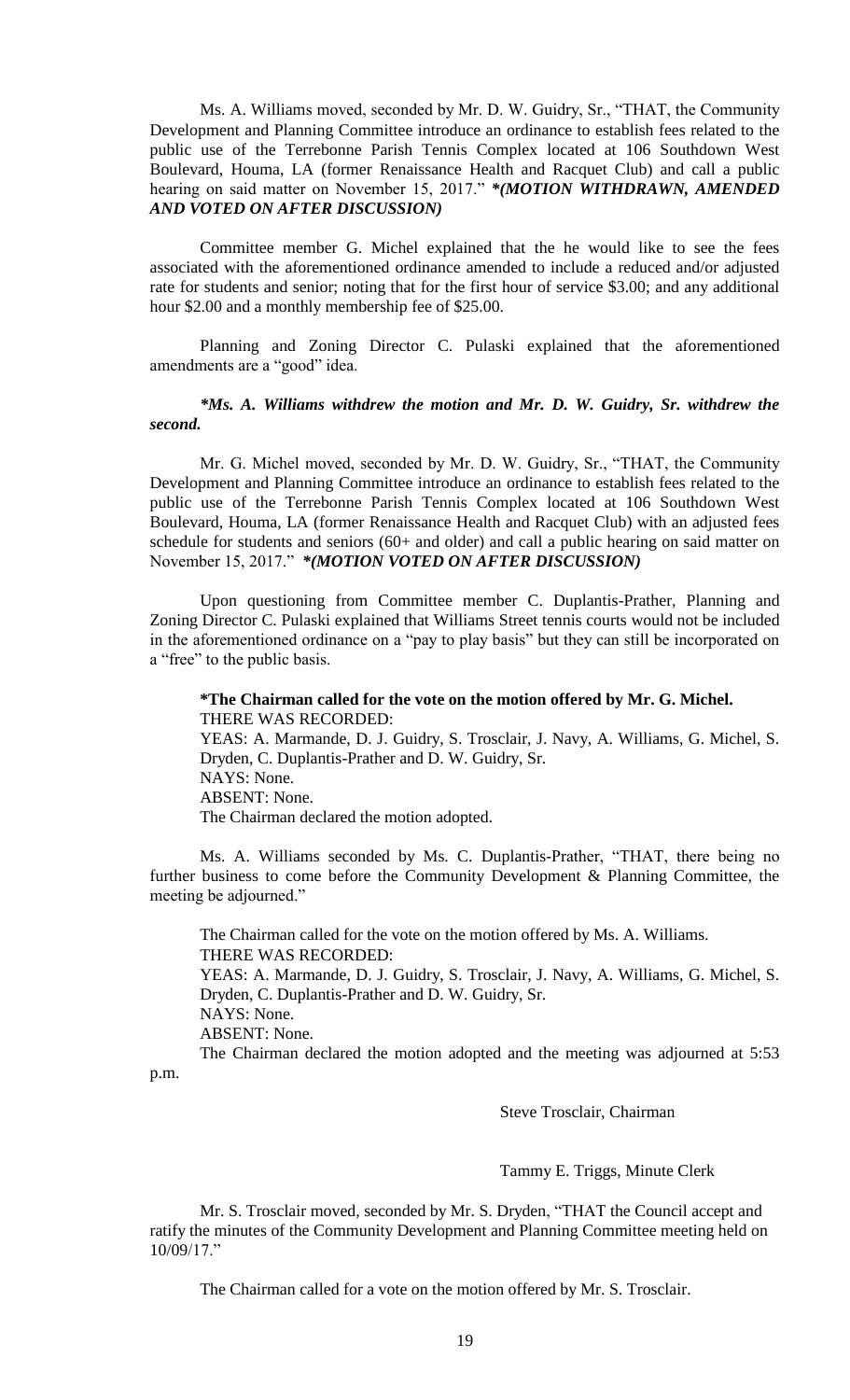THERE WAS RECORDED: YEAS: A. Marmande, D. J. Guidry, S. Trosclair, J. Navy, A. Williams, G. Michel, S. Dryden, C. Duplantis-Prather, and D. W. Guidry, Sr. NAYS: None. ABSENT: None. The Chairman declared the motion adopted.

The Chairman called for a report on the Budget and Finance Committee meeting held on 10/09/17, whereupon the Committee Chairwoman, noting ratification of minutes and calling public hearings on October 25, 2017 at 6:30 p.m., rendered the following:

## **BUDGET & FINANCE COMMITTEE**

## **OCTOBER 9, 2017**

The Chairwoman, Arlanda Williams, called the Budget & Finance Committee meeting to order at 5:55 p.m. in the Terrebonne Parish Council Meeting Room with an Invocation led by Committee Member A. Williams and the Pledge of Allegiance led by Committee Member S. Trosclair. Upon roll call, Committee Members recorded as present were: A. Marmande, D. J. Guidry, S. Trosclair, J. Navy, A. Williams, G. Michel, S. Dryden, C. Duplantis-Prather and D. W. Guidry, Sr. A quorum was declared present.

| <b>OFFERED BY:</b>  | MS. C. DUPLANTIS-PRATHER |
|---------------------|--------------------------|
| <b>SECONDED BY:</b> | MR. D. W. GUIDRY, SR.    |

#### **RESOLUTION NO. 17-337**

A RESOLUTION TO AWARD PARISH PROJECT #17-UTL-33 FOR THE TERREBONNE PARISH CONSOLIDATED GOVERNMENT TO NORRIS & BOUDREAUX CONTRACTORS IN THE AMOUNT OF ONE HUNDRED SIXTY TWO THOUSAND, SEVEN HUNDRED THIRTY ONE DOLLARS AND ZERO CENTS (\$162,731.00).

**WHEREAS**, ON SEPTEMBER 19, 2017, BIDS WERE RECEIVED BY THE TERREBONNE PARISH CONSOLIDATED GOVERNMENT, PURCHASING DIVISION FOR PROJECT #17-UTL-33 FOR THE ANNUAL UTILITIES MAINTENANCE CONTRACT, AND

**WHEREAS**, after careful review by the Utilities Department / Gas Distribution Division it has been determined that the bid price of One Hundred Sixty Two Thousand, Seven Hundred Thirty One Dollars and Zero Cents (\$162,731.00) from Norris & Boudreaux Contractors should be accepted as per the attached documents, and

**WHEREAS,** quantities stated are given as a general guide for bidding, Terrebonne Parish Consolidated Government Utilities Department / Gas Distribution Division reserves the right to increase or decrease quantities as needed at the same unit prices, and

**WHEREAS,** the Contract shall be effective from January 1, 2018, or after signing of the contract until December 31, 2018. The Terrebonne Parish Consolidated Government may exercise an option to extend the contract for up to a one (1) year period at the same unit prices.

**WHEREAS,** the Parish Administration has concurred with the recommendation that the bid of Norris & Boudreaux is the lowest responsive bid for Bid #17-UTL-33 Annual Utilities Maintenance Contract as per the attached bid forms, and

**NOW THEREFORE BE IT RESOLVED**, that the Terrebonne Parish Council on behalf of the Terrebonne Parish Consolidated Government, awards the above mentioned to Norris & Boudreaux Contractors and that the Parish President and all other appropriate parties be and they are hereby, authorized to execute any and all contract documents associated therewith.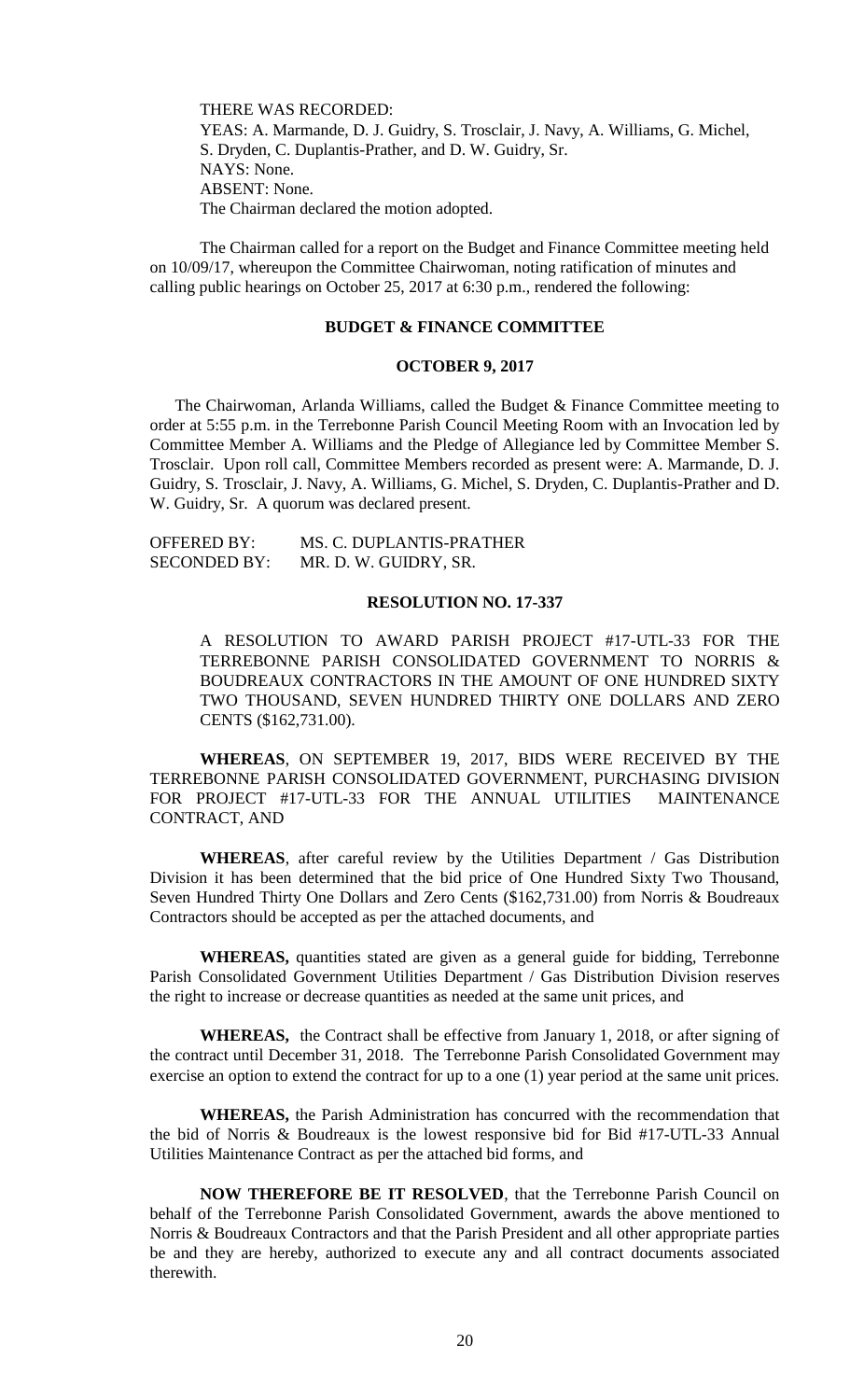#### **THERE WAS RECORDED:**

YEAS: A. Marmande, D. J. Guidry, S. Trosclair, J. Navy, A. Williams, G. Michel, S. Dryden, C. Duplantis-Prather, and D. W. Guidry, Sr. NAYS: None. ABSTAINING: None. ABSENT: None. The Chairwoman declared the resolution adopted on this the 11th day of October 2017.

\* \* \* \* \* \* \* \* \*

OFFERED BY: MR. J. NAVY SECONDED BY: MR. S. TROSCLAIR

#### **RESOLUTION NO. 17-338**

A resolution authorizing the Parish President to enter into a Cooperative Endeavor Agreement with the Finding our Roots to provide \$15,000 for the improvement of facilities and to further the benefits the organization provides.

**WHEREAS**, Article VII, Section 14 of the Louisiana Constitution further provides that "For a public purpose, the state and its political subdivisions or political corporations may engage in cooperative endeavors with each other, with the United States or its agencies, or with any public or private association, corporation or individual"; and,

**WHEREAS**, Louisiana Constitution Article VI, Section 20, Louisiana Revised Statutes 33:1324 and Section 1-07 of the Terrebonne Parish Charter provides "the parish government is authorized, as provided by state law, to enter into joint service agreements or cooperative efforts with other governmental agencies and political subdivisions"; and,

**WHEREAS**, ROOTS, a non-profit corporation operating in Terrebonne Parish, Louisiana and

**WHEREAS**, ROOTS is the first museum dedicated to preserving the history and culture of black communities in Terrebonne, Lafourche and St. Mary Parishes and is tourist destination furthering the public interest of tourism, culture and education, and

**WHEREAS**, TPCG believes a donation to ROOTS will provide equal or greater economic and/or educational benefits to Terrebonne Parish;

**NOW, THEREFORE BE IT RESOLVED,** by the Terrebonne Parish Council (Budget and Finance Committee), on behalf of the Terrebonne Parish Consolidated Government, hereby authorizes the Parish President to enter into a Cooperative Endeavor Agreement pending Legal review with the Finding our Roots for an amount not to exceed \$15,000.

#### **THERE WAS RECORDED:**

YEAS: A. Marmande, D. J. Guidry, S. Trosclair, J. Navy, A. Williams, S. Dryden, C. Duplantis-Prather, and D. W. Guidry, Sr. NAYS: G Michel. ABSTAINING: None. ABSENT: None. The Chairwoman declared the resolution adopted on this the 11th day of October 2017.

\* \* \* \* \* \* \* \* \*

Committee Member G. Michel stated that he is concerned about the parish funding private museums during this economic "downturn".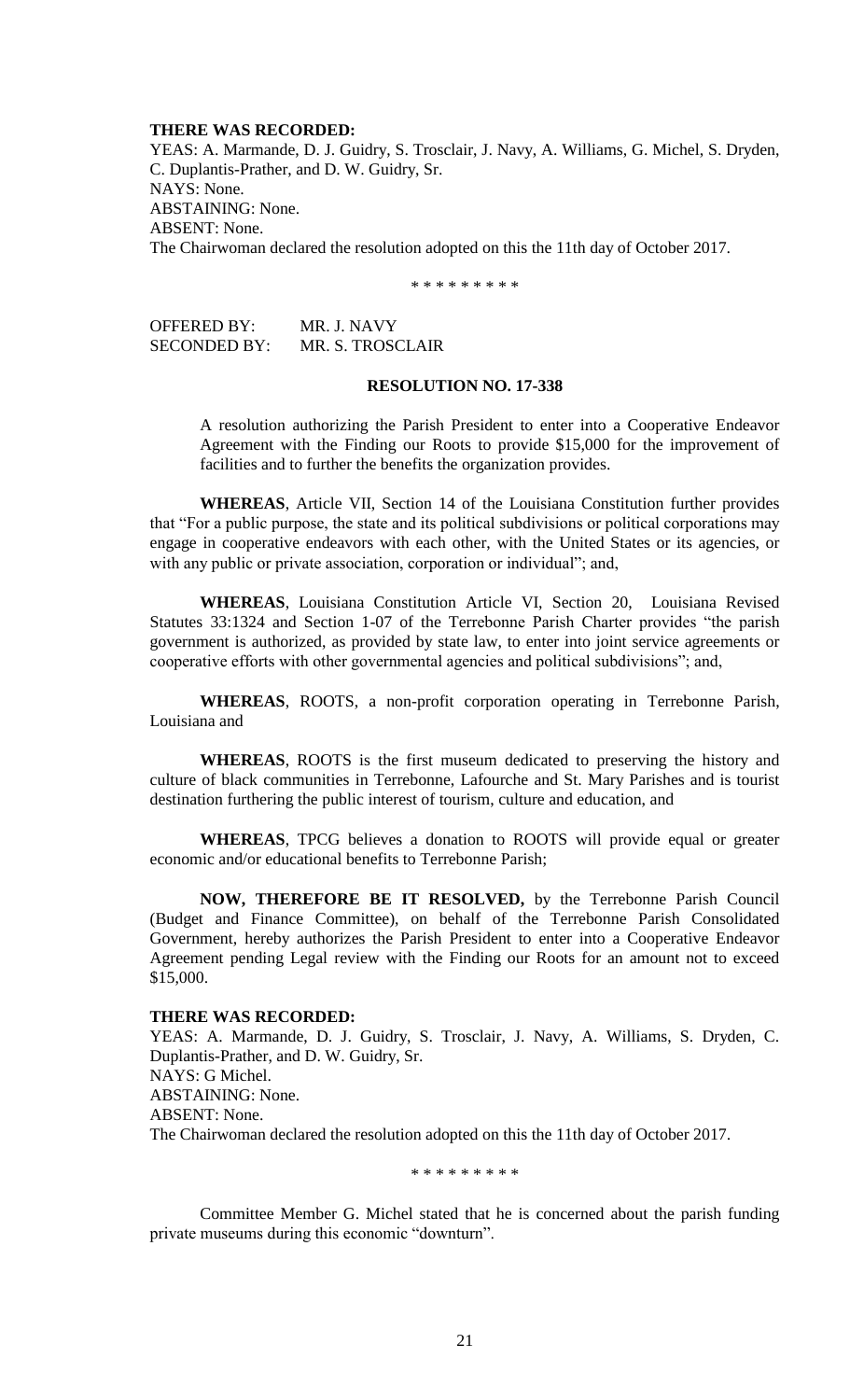Committee Chairman A. Williams explained that the aforementioned Cooperative Endeavor Agreement was previously voted on and the funds are now going authorized and/or allocated to the proper facility.

SECONDED BY: MR. D. W. GUIDRY, SR.

OFFERED BY: MS. C. DUPLANTIS-PRATHER

# **RESOLUTION NO. 17-339**

A resolution authorizing the Parish President to execute an application form to the Louisiana Highway Safety Commission (LHSC) for the Federal Fiscal Year 2017/2018 LHSC Grant for the Houma Police Department of the Terrebonne Parish Consolidated Government; and to address other matters relative thereto.

**WHEREAS,** the Houma Police Department of the Terrebonne Parish Consolidated Government has been approved to implement an application for a grant from the Louisiana Highway Safety Commission (LHSC) for the Federal Fiscal Year 2017/2018 LHSC Grant in the amount of Ninety Two Thousand Three Hundred and Seventy Seven dollars (\$92,377.00) for the Terrebonne Parish Consolidated Government, The Funding will provide grant funding to improve the effectiveness and safety of our Police Officers by providing them with overtime to address highway safety issues and,

**WHEREAS,** the Parish Administrative staff and the Parish Finance Department will oversee the application process in the implementation and meeting all the requirements set forth by the Louisiana Highway Safety Commission (LHSC) and,

**NOW, THEREFORE BE IT RESOLVED,** that the Terrebonne Parish Council on behalf of the Terrebonne Parish Consolidated Government, authorizes the Parish President to execute any and all necessary documents to implement the grant from the Louisiana Highway Safety Commission (LHSC) and to address other matters relative thereto.

#### **THERE WAS RECORDED:**

YEAS: A. Marmande, D. J. Guidry, S. Trosclair, J. Navy, A. Williams, G. Michel, S. Dryden, C. Duplantis-Prather, and D. W. Guidry, Sr. NAYS: None. ABSTAINING: None. ABSENT: None. The Chairwoman declared the resolution adopted on this the 11th day of October 2017.

\* \* \* \* \* \* \* \* \*

Mr. D. J. Guidry moved, seconded by Mr. S. Dryden, "THAT, the Budget & Finance Committee introduce an ordinance to amend the 2017 Adopted Operating Budget and 5-Year Capital Outlay of the Terrebonne Parish Consolidated Government for the following items and provide for related matters:

- I. CDBG Program, \$1,000
- II. HOME Investment Partnership Program, \$2,129
- III. Group Insurance Fund, \$500,000
- IV. Re-Class Several CDBG Recovery Projects, Net Affect \$0
- V. Brady Bridge Replacement, \$200,000
- VI. Petit Caillou Drainage, \$500,000
- VII. Bayou Black Pump Station, \$900,000
- VIII. Bayou Terrebonne Pump Station, \$350,000
	- IX. East Side Safe Room, \$55,617
	- X. South La. Welands Discovery Center (\$735,500)
	- XI. Civic Center, \$317,896

and call a public hearing on October 25, 2017 at 6:30 p.m."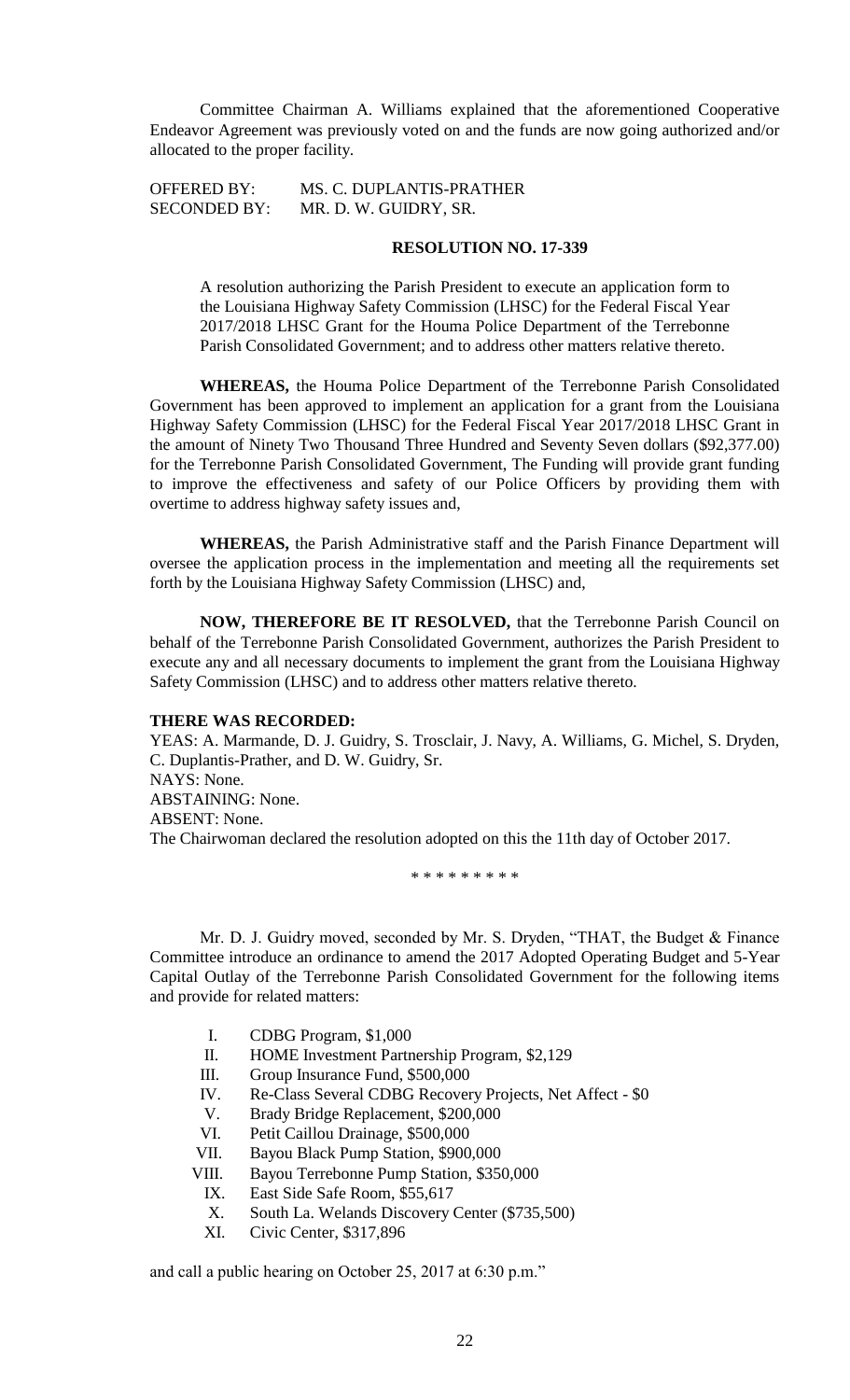The Chairwoman called for the vote on the motion offered by Mr. D. J. Guidry. THERE WAS RECORDED: YEAS: A. Marmande, D. J. Guidry, S. Trosclair, J. Navy, A. Williams, G. Michel, S. Dryden, C. Duplantis-Prather and D. W. Guidry, Sr. NAYS: None. ABSENT: None. The Chairwoman declared the motion adopted.

Ms. C. Duplantis-Prather moved, seconded by Mr. D. W. Guidry, Sr., "THAT, the Budget and Finance Committee introduce an ordinance to amend the 2017 Adopted Operating Budget of the Terrebonne Parish Consolidated Government for the following item and to provide for related matters:

Sanitation Fund, \$100,000

and call a public hearing on said matter on October 25, 2017 at 6:30 p.m."

The Chairwoman called for the vote on the motion offered by Ms. C. Duplantis-Prather. THERE WAS RECORDED: YEAS: A. Marmande, D. J. Guidry, S. Trosclair, J. Navy, A. Williams, G. Michel, S. Dryden, C. Duplantis-Prather and D. W. Guidry, Sr. NAYS: None. ABSENT: None. The Chairwoman declared the motion adopted.

A review of the proposed 2018 Budget began on the following funds/departmental budgets:

Chief Finance Officer K. Mauldin explained that the budget hearing process will be held for a couple of weeks and at the end all changes and suggestion can be made at that time.

- **a) Parish Council (Fund 151-111; Sm. Bk. 13; Big Bk. 6) –** Chief Finance Officer Kandace Mauldin presented the proposed 2018 Budget noting that Ordinance No. 8257, adopted in January 2013 established new salaries for the Council Members and Council Chair. (Parish Code, Section 2-51). Council Members, \$1,055.58 to \$1,422.00. Council Chair, \$1,187.53 to \$1,600.00. (NO ACTION TAKEN)
- **b) Council Clerk (Fund 151-115; Sm. Bk. 15; Big Bk. 8) -** Chief Finance Officer Kandace Mauldin highlighted the proposed 2018 Budget explaining that there were no significant changes. (NO ACTION TAKEN)
- **c) City Court (Fund 151-120; Sm. Bk. 18; Big Bk. 11) –** Chief Finance Officer Kandace Mauldin summarized the proposed 2018 Budget stating that there were no significant changes. (NO ACTION TAKEN)
- **d) District Court (Fund 151-121; Sm. Bk. 20; Big Bk. 12) –** Chief Finance Officer Kandace Mauldin reviewed the proposed 2018 Budget stating that there were no significant changes. There operating expenses decreased by 1.18%. (NO ACTION TAKEN)
- **e) Parish President (Fund 151-131; Sm. Bk. 27; Big Bk. 18) –** Chief Finance Officer Kandace Mauldin presented the proposed 2018 Budget noting that in January of 2013, Ordinance No. 8258 established the compensation of the Parish President effective upon the term beginning in 2016, as authorized by Section 3-08 of the Parish Home Rule Charter. The annual salary is computed as the average salary of the Parish Sheriff, Clerk of Court and Assessor; as certified annually by the Human Resources Director. Under Personnel, they are eliminating one (1) part-time Admin. Tech. II, Grade 102. Under Capital, they are requesting (PEG) -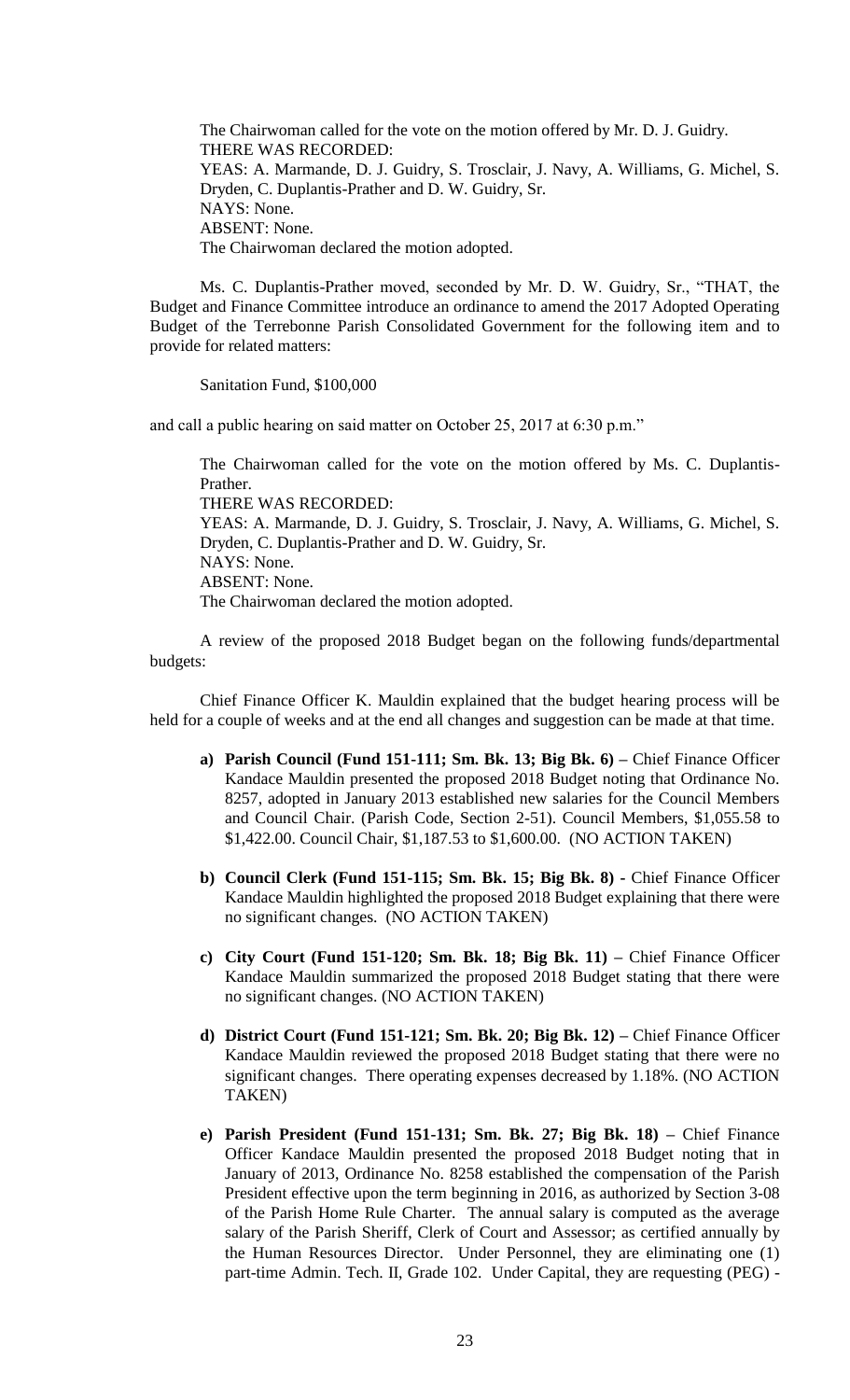\$21,000; two (2) Apple Mac Computers, \$5,000, one (1) Apple Mac Pro, \$10,000 and four (4) Panasonic cameras, \$6,000. (These capital purchases are going to be used to upgrade the Terrebonne Parish TV system) (NO ACTION TAKEN)

- **f) Finance/Accounting (Fund 151-151; Sm. Bk. 32; Big Bk. 23) –** Chief Finance Officer Kandace Mauldin summarized the proposed 2018 Budget stating that there were no significant changes. There operating expenses decreased by 2.19%. (NO ACTION TAKEN)
- **g) Finance/Customer Service (Fund 151-152; Sm. Bk. 35; Big Bk. 25) -** Chief Finance Officer Kandace Mauldin reviewed that the proposed 2018 Budget highlighting that there were no significant changes. (NO ACTION TAKEN)
- **h) Legal Services (Fund 151-157; Sm. Bk. 37; Big Bk. 27)** Chief Finance Officer Kandace Mauldin presented the proposed 2018 Budget noting that Parishwide legal fees, which are not all included in the General Fund. The 2018 fees are estimated at \$1,479,254, which includes General and Litigation. Legal Assistance to low-income persons, \$30,000, Southeast LA Legal Services which is the same as 2017. **(Note: In 2015, incurred BP legal settlement fees, \$2,375,000 (nonrecurring).**

Committee Member D. W. Guidry, Sr. inquired about the projected trending legal fees stating that if the parish is budgeting, the more optimistic amount for legal fees would be \$470,000.00.

Chief Finance Officer K. Mauldin explained that the increase in the legal funds is due to the increase in the general liability insurance.

**i) Planning Department/Admin/Zoning (Fund 151-193; Sm. Bk. 39; Big Bk. 28)**  - Chief Finance Officer Kandace Mauldin highlighted the proposed 2018 Budget stating that starting in March 2018, the Parish will begin permits in-house. Under personnel, they are adding one (1) Building Official, Grade 213, (1) Building Plans Examiner, Grade 212, two (2) Building Code Inspectors, Grade 210, one (1) Admin Coordinator, II, Grade 106 and one (1) Planner II, Grade 209. Under Capital, they are requesting two (2) Computer Stations, \$13,000, two (2) laptops, \$4,000 and two (2) Trucks, \$50,000.

Committee Member G. Michel asked whether or not there was a budget contingent upon the Council not approving the in-house permitting process; suggesting that the budget be created as is and if it has to be replaced to include in-house permitting the Council make the appropriate budget adjustment at that time.

Chief Finance Officer K. Mauldin explained that if the in-house permitting is not approved, then a budget amendment will be needed to continue with South Central Planning and Development.

Upon questioning from Committee Member D. J. Guidry, Chief Finance Officer K. Mauldin explained that increase in personal services is due to the additional personnel being added to the budget, as well as group health insurance; noting that in 2017 the amount may decrease due to the director retiring. She stated that the \$112,746 in other services and charges would be the funding allocated to South Central Planning and Development; noting that it would then be used for the in-house permitting.

Parish Manager A. Levron explained, for clarification purposes, the budget process is for the Council to give their comments and/suggestions; noting that this does not mean that the budgeted item will be changed at the end of the process. He stated that all things will be voted on.

**j) Planning Department/Code Violation/Compliance (Fund 151-195; Sm. Bk. 45; Big Bk. 32)** - Chief Finance Officer Kandace Mauldin summarized the proposed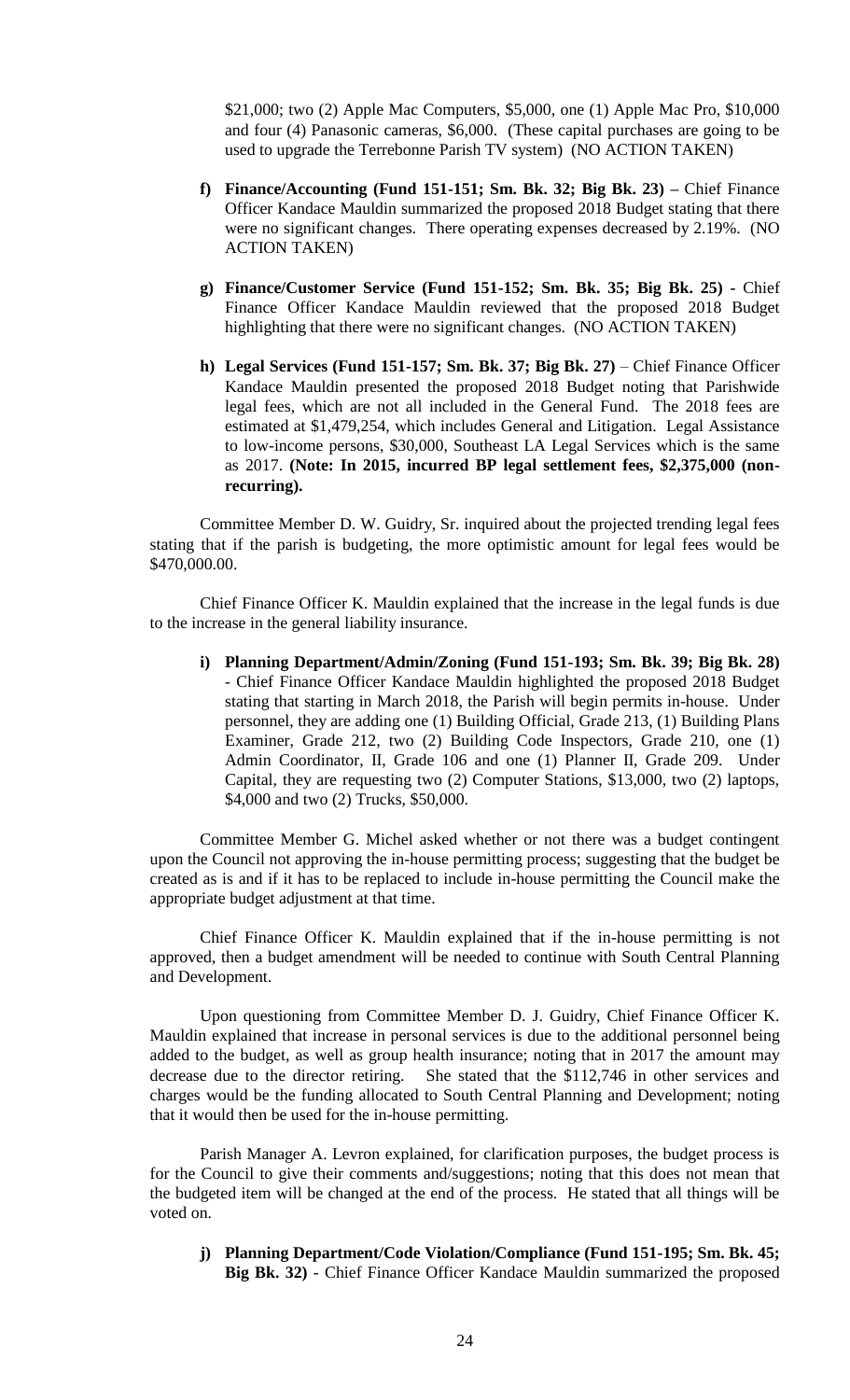2018 Budget stating that there were no significant changes. Their budget had an increase of 5.43% due to grass cutting and condemnations. (NO ACTION TAKEN)

**k) Coroner's Office (Fund 151-205; Sm. Bk. 48/279; Big Bk. 37)** - Chief Finance Officer Kandace Mauldin presented the proposed 2018 Budget explaining that there were no significant changes. (NO ACTION TAKEN)

Committee Member C. Duplantis-Prather stated that she has attended a meeting with the State Attorney General's Office concerning the application and transmission of rape kits and about the possibility of the S.A.N.E. (Sexual Assault Nurse Examiners) Program being implemented in Terrebonne Parish once again.

- **l) Health and Welfare (Fund 151-409; Sm. Bk. 53; Big Bk. 41)** Chief Finance Officer Kandace Mauldin highlighted the proposed 2018 Budget stating that the Veterans Homeless Shelter allocation is \$15,000, same as 2017; (the \$5,000.00 decrease is a typographical error). The Lenox Hotard Post #31 (American Legion) operating is \$30,000 and in 2017, the Mosquito Abatement Program was moved to the Sanitation Fund. (NO ACTION TAKEN)
- **m) Planning Department/Museums (Fund 151-560; Sm. Bk. 57; Big Bk. 44)** Chief Finance Officer Kandace Mauldin summarized the proposed 2018 Budget highlighting that the self generated revenue through the gift shop, concessions, commissions, rentals, admissions, membership fees and donations are projected for 2018 at \$7,000. The publicity and promotions are projected at \$2,000. (NO ACTION TAKEN)
- **n) Publicity (Fund 151-651; Sm. Bk. 59; Big Bk. 46)** Chief Finance Officer Kandace Mauldin reviewed the proposed 2018 Budget noting the Holiday Expenses/Parades is \$40,000, same as 2017; the Beautification Program is \$10,000, same as 2017; the Best of the Bayou Festival is \$20,000, a decrease of \$30,000 from 2017. The Youth Leadership Committee is \$5,000, same as 2017. The Co-sponsorships of various events, same as 2017. Rougarou Festival is \$20,000, an increase of \$10,000 from 2017.

Upon questioning from Committee Member A. Williams, Chief Finance Officer K. Mauldin stated that they would make the name change of the Youth Leadership Committee to the Youth Advisory Committee; noting that the Youth Advisory Committee has not discontinued.

Upon questioning from Committee Member D. W. Guidry, Sr., Chief Finance Officer K. Mauldin explained that the \$20,000.00 allocated to co-sponsorships are the same as the budgeted amount in 2017; stating that the parish have not exceeded that amount sponsoring events.

**o) Economic Development/Other (Fund 151-652; Sm. Bk. 60; Big Bk. 47)** - Chief Finance Officer Kandace Mauldin presented the proposed 2018 Budget noting that the South Central Planning Commission Regional Membership dues is \$42,845, the

 Economic Development "Regional" Revolving Loan Fund Administration is \$17,780, the Local match for Urban System Grant Administration is \$38,000,

 TEDA will be receiving \$435,000 and the African American Museum (Finding Our

Roots) will be receiving \$15,000. (NO ACTION TAKEN)

**p) Planning Department/Marina (Fund 151-680; Sm. Bk. 66; Big Bk. 53) –** Chief Finance Officer Kandace Mauldin highlighted the proposed 2018 Budget stating that there was no significant changes. (NO ACTION TAKEN)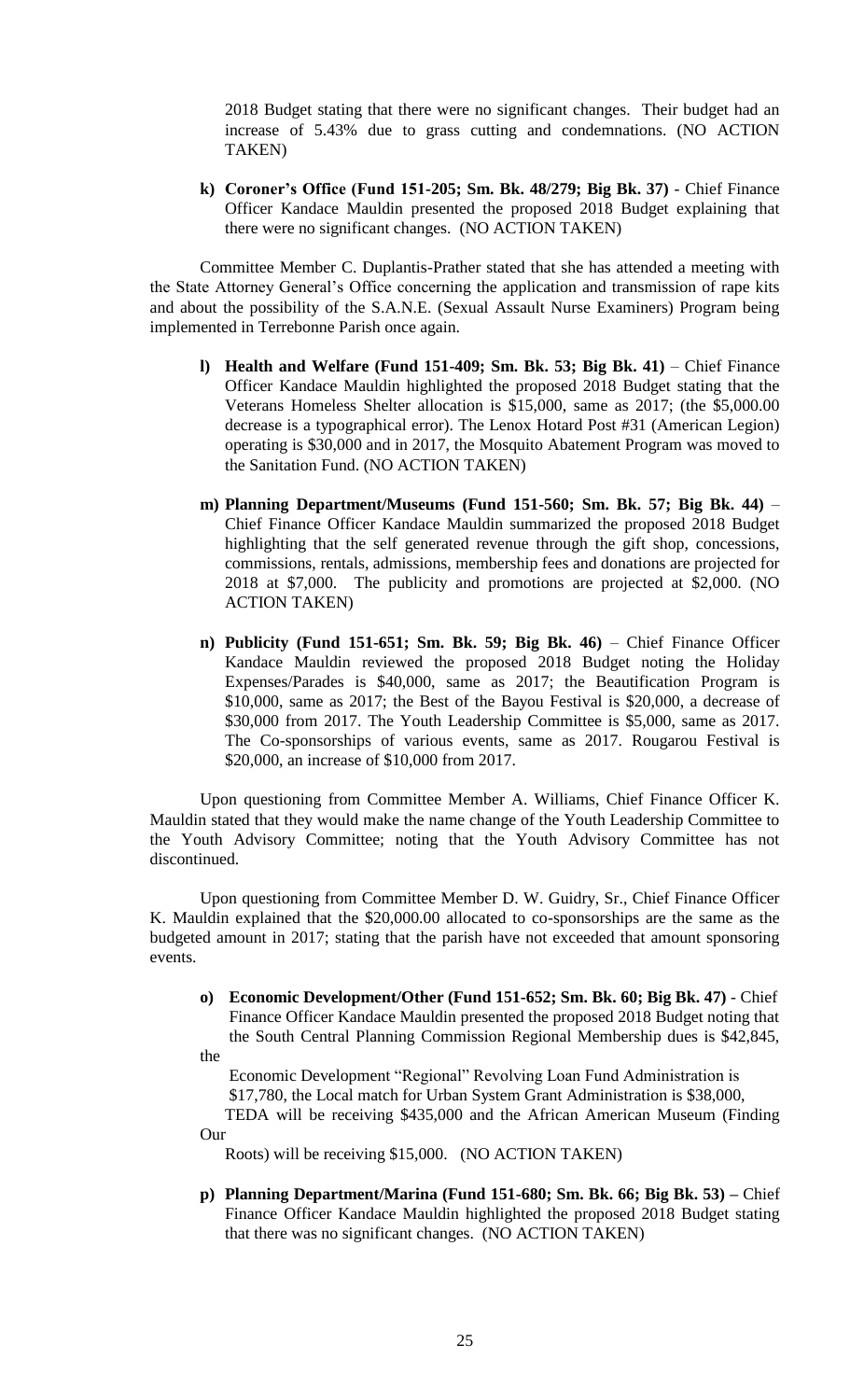- **q) Juvenile Detention (Fund 202-122; Sm. Bk. 75; Big Bk. 62) -** Chief Finance Officer Kandace Mauldin summarized the proposed 2018 Budget highlighting that Ad valorem taxes are levied 20 years through a .98-mill tax approved by voters on July 18, 1998 (1998-2017), renewed November 16, 2013 (2018-2037) and .96 mills through special state legislation (R.S. 15:1099), renewed November 16, 2013 (2013-2032). \$1,791,304 is proposed for 2018. Revenue generated from housing state DOC juveniles and from Office of Youth Development is estimated at \$60,000 for 2018. Revenue generated from housing out of parish juveniles is estimated at \$185,000 for 2018. General Fund Supplement, \$725,000.00, a decrease of \$287,000.00. The Single Point Assessment and Resource Center (SPARC) - \$250,000, transfers to Criminal Court Fund. Coupled with the state-of the-art Detention Center will result in lowering the incidence of juvenile detention, reduce recidivism, lower the costs and enable youth offenders to become permanent productive members of society. Under Personnel, they are adding two (2) Juvenile Care Associates, Grad 104 and one (1) Part-time Facilities Maintenance Assistant, Grade 101. Under Capital, they are requesting a Records Management System, \$80,000. (NO ACTION TAKEN)
- **r) Finance/Purchasing –Warehouse (Fund 380-154; Sm. Bk. 183; Big Bk. 450)** Chief Finance Officer Kandace Mauldin reviewed the proposed 2018 Budget explaining that the Purchasing Division is funded by an allocation charge to all departments that process purchase orders and requisitions and 6% of adjudicated property sales. Total allocated revenues projected for 2018, \$853,595. Under Capital, they are requesting two (2) Desktop Computers, \$3,000 and Concrete/cement slab, \$30,000. (NO ACTION TAKEN)
- **s) Finance/Information Technology (Fund 390-192; Sm. Bk. 185; Big Bk. 461)** Chief Finance Officer Kandace Mauldin explained the proposed 2018 Budget noting that the Information Systems Fund derives revenues from the departments that it services. 2018 projected user fees, \$2,034,610. Under Personnel, they are adding two (2) Part-time Videographer/Broadcast Operators, Grade 106. Under Capital, (\$247,414), they are requesting two (2) Server hardware upgrades, \$170,000, ten (10) Desktop computers, \$15,000, three (3) Laptop Computers, \$ 6,000, Veeam backup server, \$11,000, 10GB Core Network Switch, \$15,000, Disaster Recovery Site Firewall, \$10,000, Chevy Equinox, \$20,414. (NO ACTION TAKEN)
- **t) Animal Control (Fund 151-442; Sm. Bk. 54; Big Bk. 42)** Chief Finance Officer Kandace Mauldin presented the proposed 2018 Budget noting there were no significant changes but they are requesting Capital, \$7,000. (NO ACTION TAKEN)
- **u) Recap Utility Funds (Electric/Gas/GIS) (Fund300/301/306; Sm. Bk. 146; Big Bk. 375)** - Chief Finance Officer Kandace Mauldin highlighted the proposed 2018 Budget stating that Electric residential and commercial sales revenue for year 2018 totals \$15,008,818. \$2,340,000 is budgeted for residential and commercial sales of gas. Sales from the gas distribution system to the power plant to fuel the production of electricity for year 2018 are estimated to be \$2,000,000. Transfer from GIS Technological Fund for the GIS Mapping System is \$225,000, same as 2017 Budget.

Chief Finance Officer stated that a rate study was previously approved and they are awaiting the findings of that study before they can move forward; noting that a budget amendment may be needed after the study's findings. The revenue stated does not reflect the rate study findings.

Under Electric Generation, they have a total Capital of \$2,986,000 and under Personnel they are adding one (1) Electric Plant Maintenance Supervisor, Grade 110.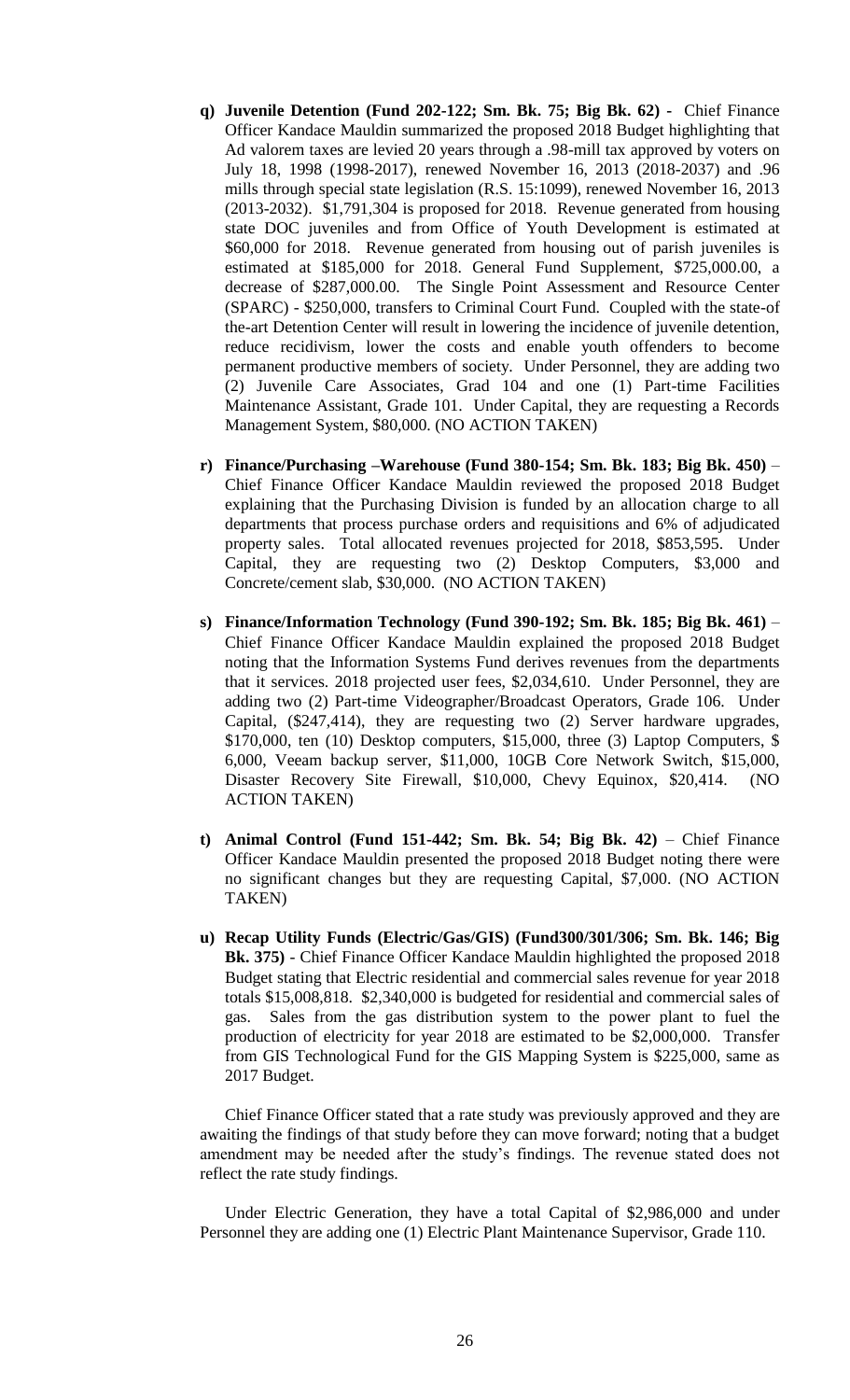Under Electric Distribution, their major operating expenses are line clearing and maintenance service, \$540,000, a decrease of \$10,000; line repairs, \$275,000, an increase of \$10,500 and substation repairs, \$98,000, an increase of \$1,520. Their total capital expense is \$7,687,100. Under Personnel, they are adding one (1) Intern-Grants writer, Grade 206 and one (1) Intern Utility Technician, Grade 110.

Under Gas Distribution, their total capital expense is \$2,262,462.

Under Utility Administration, their total capital expense is \$56,000.

Under the GIS mapping system, there were no significant changes.

- **v) Sanitation Fund (Fund 353-441; Sm. Bk. 166; Big Bk. 428)** Chief Finance Officer Kandace Mauldin summarized the proposed 2018 Budget highlighting that voters approved the 11.49 mills ad valorem tax on November 7, 2006 (2008-2017) and 11.21 mills on November 14, 2009 (2018-2029) the Council levied 11.21 mills which are projected to generate \$10,351,000 in 2018. The 42,250 average units will produce approximately \$5,184,000 of collection fees. The tipping fees are \$42.00 for commercial rates, generating \$2,424,500. Under the Solid Waste Department, their major operating expenses includes \$3,132,487 for disposal expense, a decrease of \$5,771; \$1,471,137 for transportation, a decrease of \$2,687; \$5,224,508 for the Solid Waste Contract, an increase of \$5,000 and \$580,000 for mosquito abatement. Under Capital, they are requesting, two (2) each Street Sweepers, \$550,000. Under the Landfill Department, the landfill closure costs are accounted for in the construction funds. There were no significant changes for this department. (NO ACTION TAKEN)
- **w) City Marshal (Fund 209; Sm. Bk. 94; Big Bk. 101)** Chief Finance Officer Kandace Mauldin summarized the proposed 2018 Budget highlighting that the General Fund transfer is \$285,000, a decrease of \$75,000. (NO ACTION TAKEN)

 **TEDA (Sm. Bk. 275)** - Chief Finance Officer Kandace Mauldin summarized the proposed 2018 Budget stating that \$435,000 will be coming from economic development into TEDA. She stated that TEDA will present its 2018 budget to the Council at a later date, at which time the budget will be approved. (NO ACTION TAKEN)

Committee Chairwoman A. Williams welcomed and thanked City Marshall Orville Callahan and Terrebonne Parish Coroner Victor E. Tedesco, III, M.D. who were present in the audience for tonight's proceedings.

Mr. S. Trosclair moved, seconded by Ms. C. Duplantis-Prather, "THAT, there being no further business to come before the Budget  $\&$  Finance Committee, the meeting be adjourned."

The Chairwoman called for the vote on the motion offered by Mr. S. Trosclair. THERE WAS RECORDED: YEAS: A. Marmande, D. J. Guidry, S. Trosclair, J. Navy, A. Williams, G. Michel, S. Dryden, C. Duplantis-Prather and D. W. Guidry, Sr. NAYS: None. ABSENT: None. The Chairwoman declared the motion adopted and the meeting was adjourned at 6:28 p.m.

Arlanda Williams, Chairwoman

Tammy E. Triggs, Minute Clerk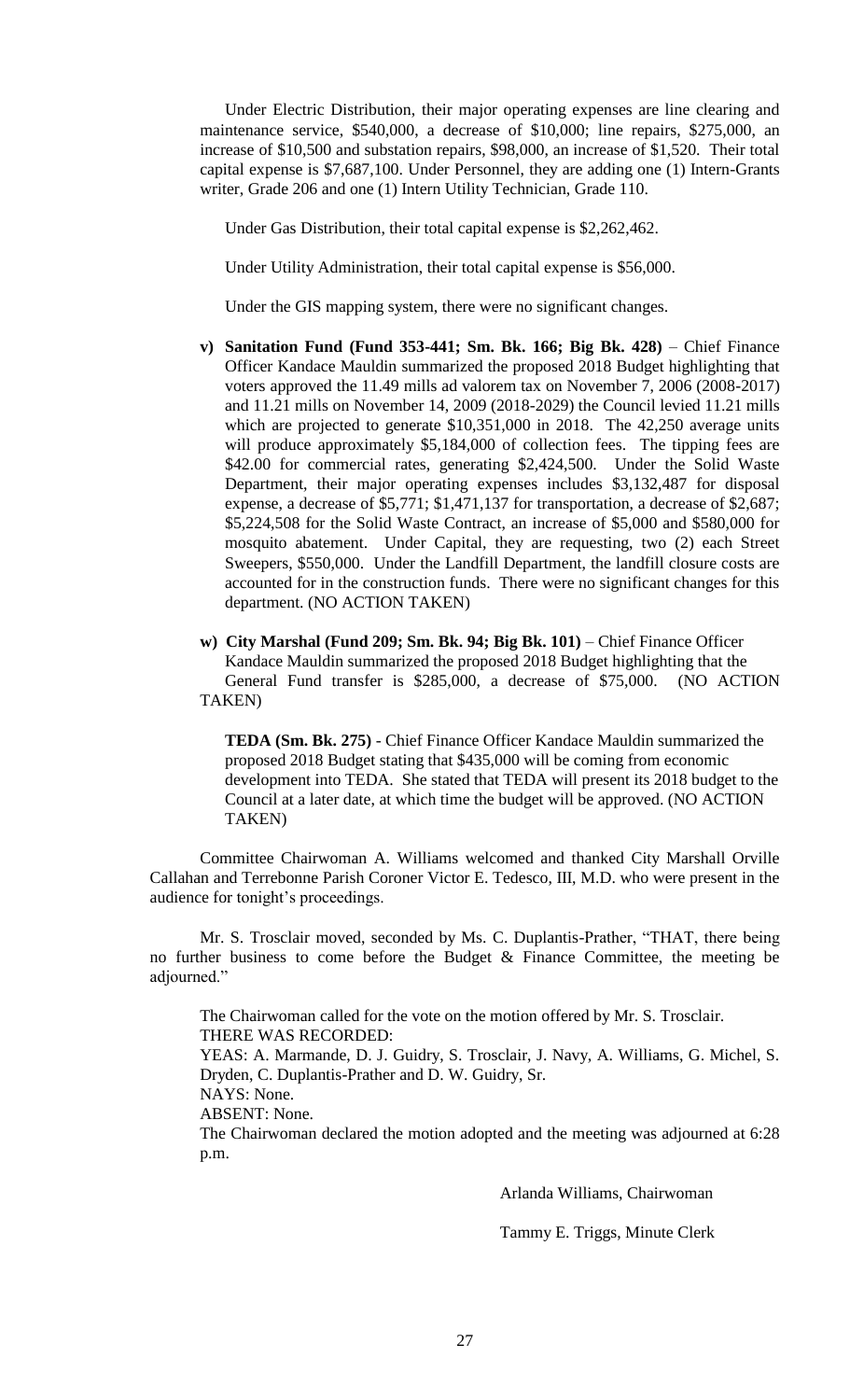Ms. A. Williams moved, seconded by Ms. C. Duplantis-Prather, "THAT the Council accept and ratify the minutes of the Budget and Finance Committee meeting held on 10/09/17."

The Chairman called for a vote on the motion offered by Ms. A. Williams. THERE WAS RECORDED: YEAS: A. Marmande, D. J. Guidry, S. Trosclair, J. Navy, A. Williams, G. Michel, S. Dryden, C. Duplantis-Prather, and D. W. Guidry, Sr. NAYS: None. ABSENT: None. The Chairman declared the motion adopted.

Mr. J. Navy moved, seconded by Ms. C. Duplantis-Prather, "THAT the Council hold nominations open for two weeks for the one unexpired term on the Recreation District #3A Board."

The Chairman called for a vote on the motion offered by Mr. J. Navy. THERE WAS RECORDED: YEAS: A. Marmande, D. J. Guidry, S. Trosclair, J. Navy, A. Williams, G. Michel, S. Dryden, C. Duplantis-Prather, and D. W. Guidry, Sr. NAYS: None. ABSENT: None. The Chairman declared the motion adopted.

Mr. S. Trosclair moved, seconded by Ms. A. Williams, "THAT the Council open nominations for one of the two unexpired terms on the Recreation District No. 7 Board, nominate Ms. Shanna Battise, close nominations, appoint Ms. Battise to serve on the aforementioned board, and hold nominations open for two weeks for the other unexpired term on aforementioned board."

The Chairman called for a vote on the motion offered by Mr. S. Trosclair. THERE WAS RECORDED: YEAS: A. Marmande, D. J. Guidry, S. Trosclair, J. Navy, A. Williams, G. Michel, S. Dryden, C. Duplantis-Prather, and D. W. Guidry, Sr. NAYS: None. ABSENT: None. The Chairman declared the motion adopted.

Mr. A. Marmande moved, seconded by Mr. J. Navy, "THAT the Council open nominations for the one unexpired term on the Fire District No. 10 Board, nominate Ms. Holly Liner, close nominations, and appoint Ms. Liner to serve for one term on the aforementioned board."

The Chairman called for a vote on the motion offered by Mr. A. Marmande. THERE WAS RECORDED: YEAS: A. Marmande, D. J. Guidry, S. Trosclair, J. Navy, A. Williams, G. Michel, S. Dryden, C. Duplantis-Prather, and D. W. Guidry, Sr. NAYS: None. ABSENT: None. The Chairman declared the motion adopted.

Mr. S. Trosclair moved, seconded by Ms. A. Williams, "THAT the Council hold nominations open for two weeks for the one vacancy due to a resignation on the Recreation District #6 Board."

The Chairman called for a vote on the motion offered by Mr. S. Trosclair. THERE WAS RECORDED: YEAS: A. Marmande, D. J. Guidry, S. Trosclair, J. Navy, A. Williams, G. Michel, S. Dryden, C. Duplantis-Prather, and D. W. Guidry, Sr. NAYS: None. ABSENT: None.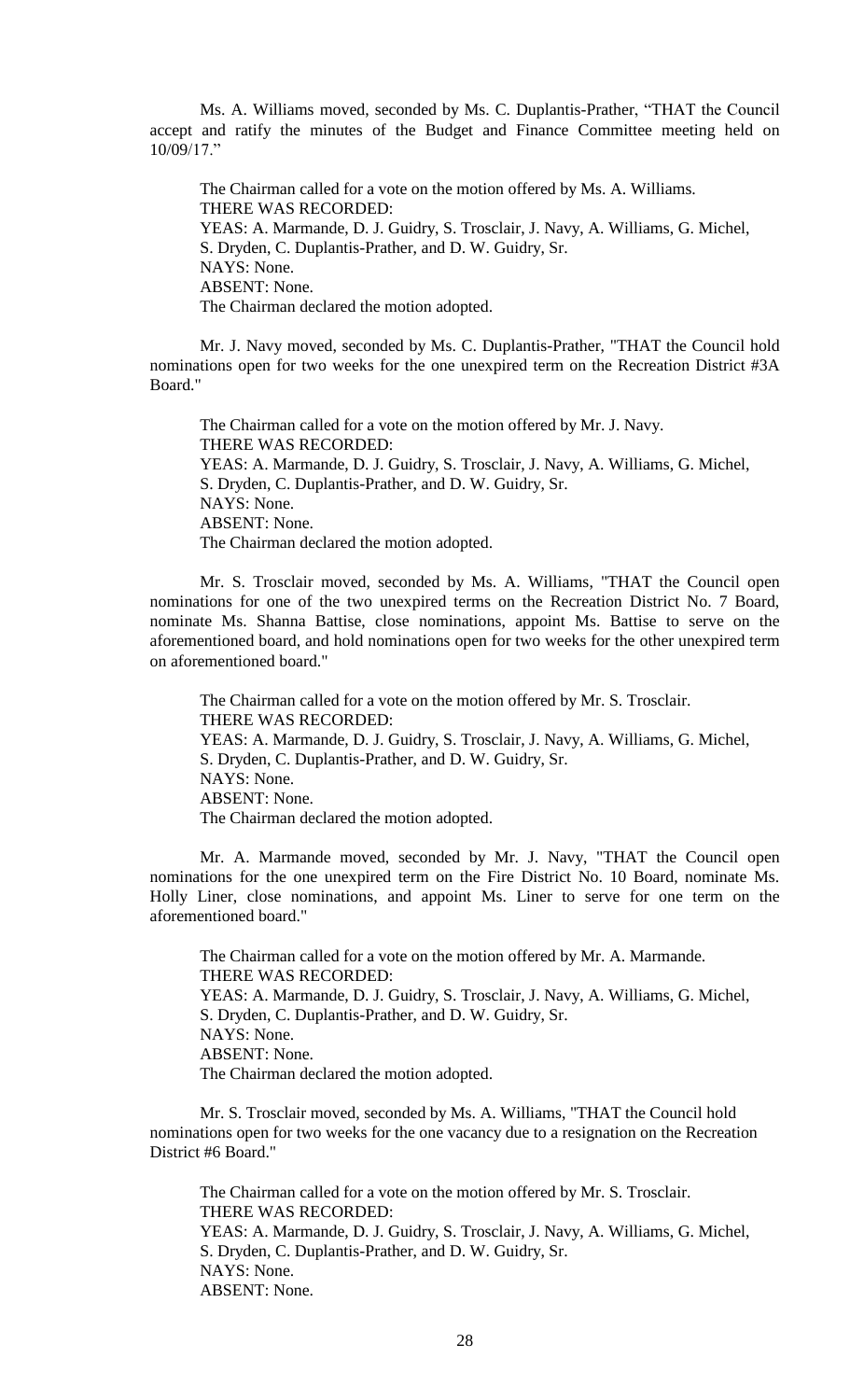The Chairman declared the motion adopted.

Ms. A. Williams moved, seconded by Mr. D. W. Guidry, Sr., "THAT the Council open nominations for the one unexpired term for the Council District No. 6 Representative on the Consolidated Waterworks District No. 1 Board, nominate Mr. Charles Brown, Sr., close nominations, and appoint Mr. Brown to serve for one term on the aforementioned board."

The Chairman called for a vote on the motion offered by Ms. A. Williams. THERE WAS RECORDED: YEAS: A. Marmande, D. J. Guidry, S. Trosclair, J. Navy, A. Williams, G. Michel, S. Dryden, C. Duplantis-Prather, and D. W. Guidry, Sr. NAYS: None. ABSENT: None. The Chairman declared the motion adopted.

Mr. Charles Brown, Houma resident, thanked the Council for their consideration and their support in appointing to serve on the Consolidated Waterworks No. 1 Board.

Several Council members thanked Mr. Brown for his applying to the board and shared their agreement that Mr. Brown would be well-qualified for the position.

The Chairman announced that there would be two terms expiring on December 31, 2017 for the Houma Area Convention and Visitor's Bureau Board, four terms expiring on November 1, 2017 for the Downtown Development Corporation Board, and one term expiring on November 30, 2017 for the Houma-Terrebonne Planning Commission.

Ms. C. Duplantis-Prather read aloud an announcement for the Voice of the Wetlands Festival to be held later that week in Downtown Houma, a free to the public event in its fourteenth year of celebration. She then encouraged the public to have their pets spayed or neutered in order to control the pet population.

Councilman S. Trosclair reported on a Louisiana Department of Transportation and Development's response in regards to a dangerous situation with a merging lane at the intersection of Howard and Park Streets. He then encouraged the public to keep in their prayers and show their support to the active military, veterans, law enforcement officials, and first responders in the Parish.

Councilman D. W. Guidry, Sr. apologized for any impassioned discussion held earlier in the meeting, then reported that the September 2017 Sales Tax Collections showed an increase of 4.1% compared to the prior year and shared his encouragement for the trend to continue.

Councilman A. Marmande reported that a personal letter was sent to the Governor asking for traffic lights to be installed at Highway 56 and Highway 57, with no response received yet.

Mr. S. Trosclair moved, seconded unanimously, "THAT the Council approve the following Monthly Engineering Reports:

A. Milford & Associates, Inc. B. GIS Engineering, LLC C. Providence Engineering and Design, LLC D. APTIM (formerly CB&I Coastal, Inc.) E. T. Baker Smith

The Chairman called for a vote on the motion offered by Mr. S. Trosclair. THERE WAS RECORDED: YEAS: A. Marmande, D. J. Guidry, S. Trosclair, J. Navy, A. Williams, G. Michel, S. Dryden, C. Duplantis-Prather, and D. W. Guidry, Sr. NAYS: None. ABSENT: None.